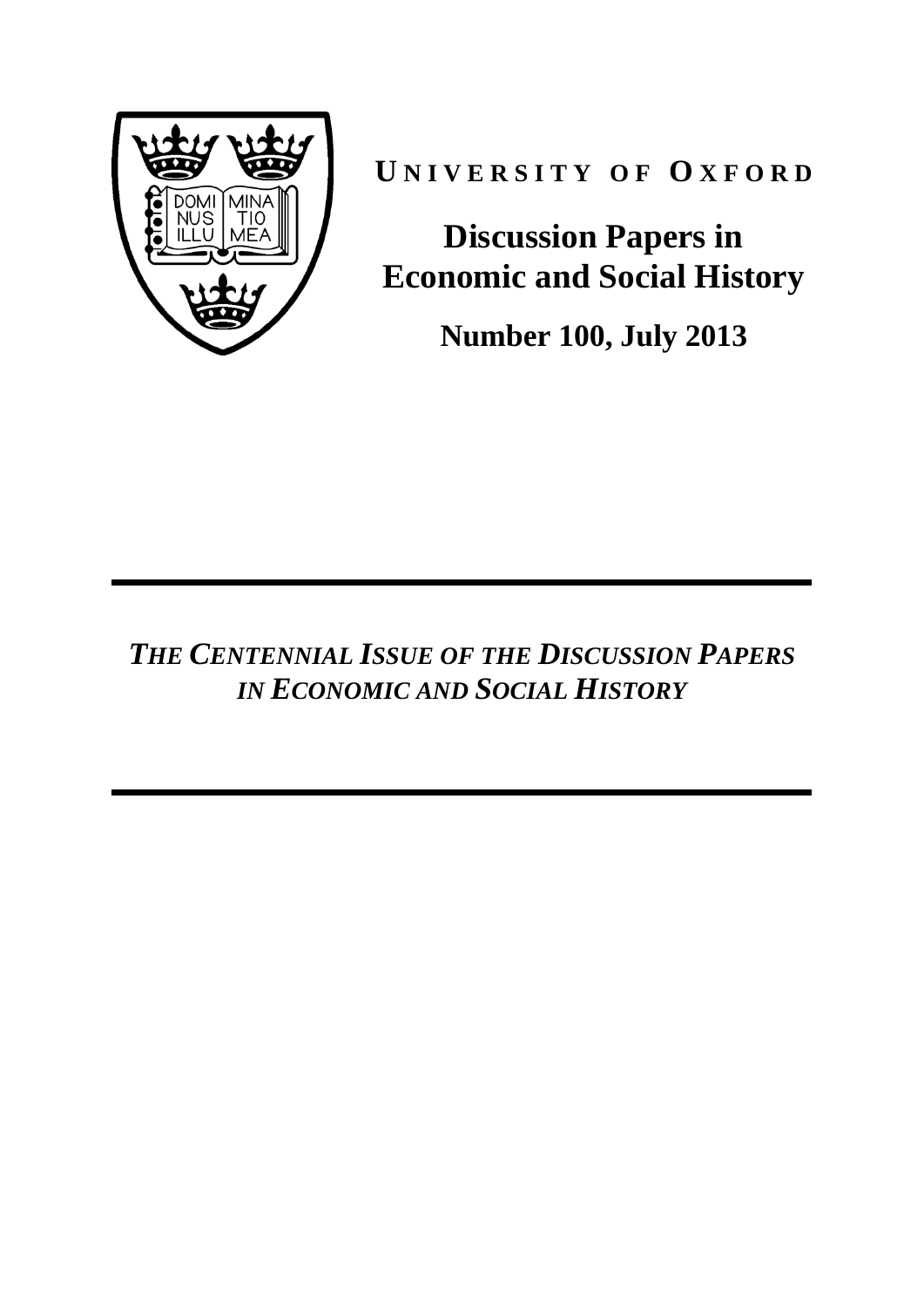# *THE CENTENNIAL ISSUE OF THE DISCUSSION PAPERS IN ECONOMIC AND SOCIAL HISTORY*

# **Lise Arena, Nicholas Dimsdale, Rui Esteves, John Landers, Timothy Leunig, Avner Offer, Richard Smith, Hans-Joachim Voth**

# **Abstract**

On the occasion of the hundredth issue of the *Discussion Papers*, this special number contains reflections on the past and future of economic and social history at Oxford and in general. Five scholars, who have been associated with the subject at Oxford, contribute with personal reflections on this topic. Two introductory studies survey the record of the *Discussion Papers* and the history of the discipline at Oxford, focussing on the organisation of the teaching at the undergraduate and graduate levels and on the research lineages initiated by the faculty in post since the war.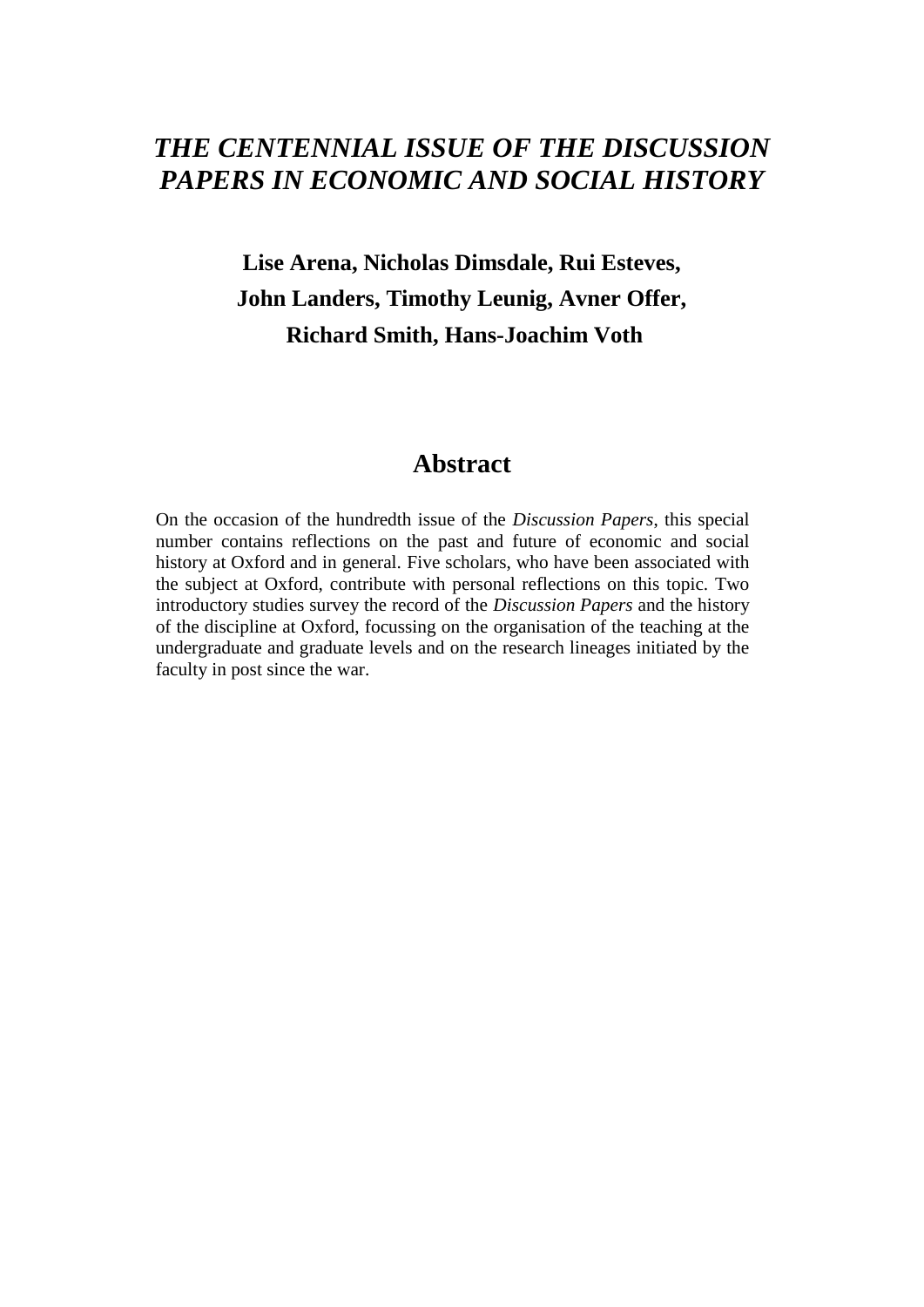# **On the Centennial Issue of the Discussion Papers in Economic and Social History**

Editorial remarks by Rui Esteves

In May 2012, the Discussion Papers in Economic and Social History reached their nineteen-ninth issue. The Oxford economic and social history group decided to take the opportunity of the crossing of this threshold to organise a special centennial issue by inviting reflections on the history and future of the discipline at Oxford and in general. For this purpose we asked a number of scholars who had been associated with the subject at Oxford to answer questions about their personal career in economic and social history, as well as their views on its standing between economics and history. Five respondents contributed generously with texts which we reproduce integrally in this issue. Three of them were involved in teaching the subject in Oxford–John Landers, Avner Offer, and Richard Davis–, whilst Tim Leunig and Hans-Joachim Voth are among the most distinguished alumni of the graduate programme in economic and social history. To help with the consistency of their reflections we provided the contributors with a standardised questionnaire, to which some preferred to answer directly, whilst others composed a text inspired in the questions prepared by us.

Nicholas Dimsdale and Lise Arena also contributed with a set of introductory remarks on the history of the discipline at Oxford, focussing on the organisation of the teaching at the undergraduate and graduate levels and on the research lineages initiated by the faculty in post (especially the Chichele chair) since the war. This is a first step on to a larger study by the authors.

The Discussion Papers series started more than 18 years ago and has now reached 116 issues gathering mostly the contributions of faculty and students at Oxford together with some papers of visiting scholars. The vast majority of these papers have since been published, so that the series functions as an organised central repository for the advance preview of the Oxford scholarship in the field. Over this period, the stock of papers has grown at a mostly uniform rate, hovering around 6 new issues per year, apart from two exceptionally productive years (1997 and 2012), when 10 or more papers were added.

The Discussion Papers are linked to RePEc, which allows monitoring the popularity of the series through its download statistics. At the time of writing, the Oxford Discussion Papers rank 627<sup>th</sup> in the list of 3054 working papers series tracked by RePEc since 1998. In terms of working papers explicitly focused on economic and social history, the Oxford series comes in third place (among 19) after the former Econ WPA and the Working Papers in Economic History of the Carlos III University.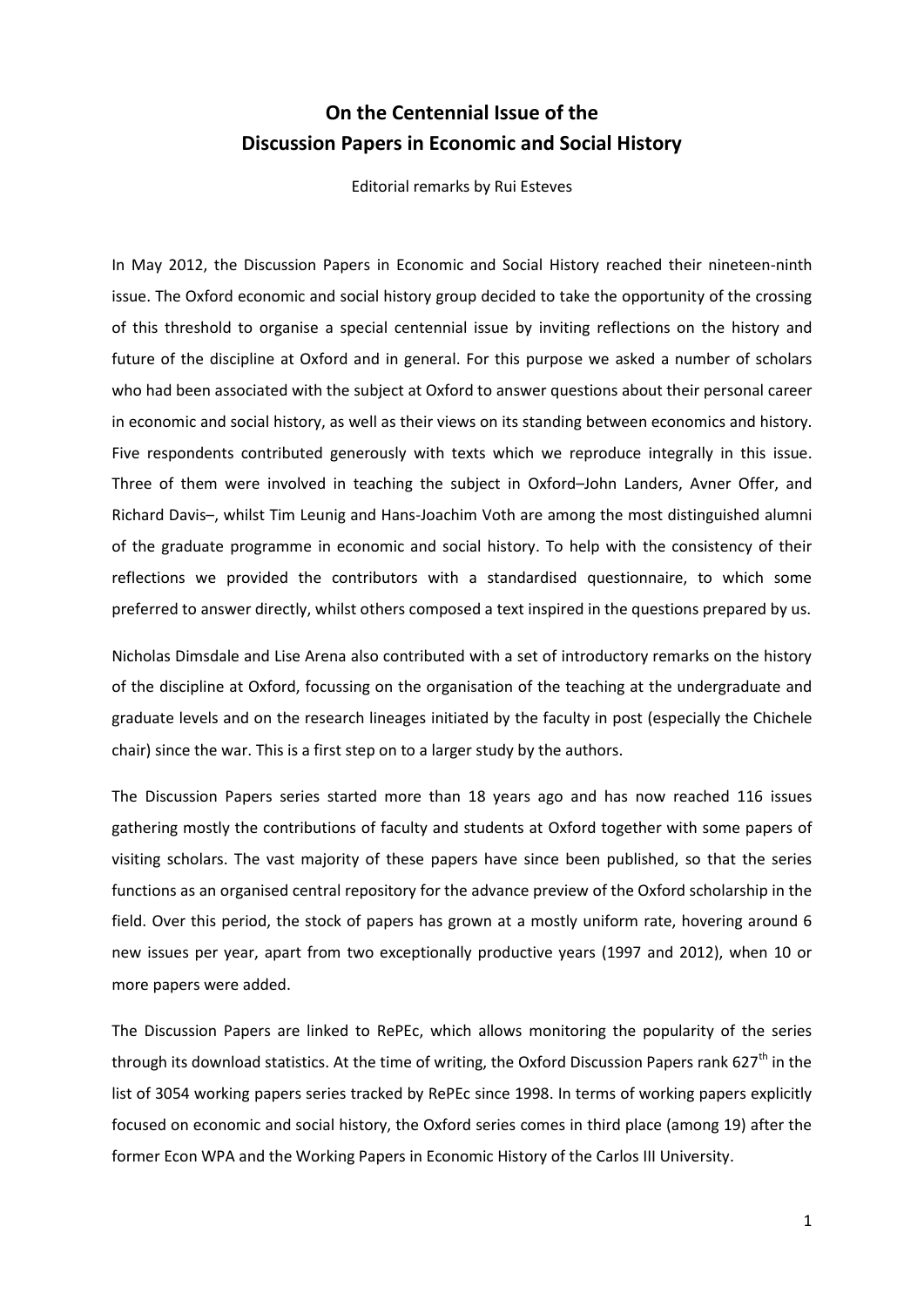In interpreting the evolution through time of the download statistics care must be taken to account for the built-in growth due simply to the expansion in the stock of papers. With a few exceptions, most papers enter the series with a large number of downloads, which quickly taper off after a few months. Consequently, rather than reporting raw download statistics, we ran a simple ARMAX model relating actual downloads to up to two lags of changes in the stock of papers plus a linear trend.<sup>1</sup> The model with the best fit was an ARMA(3,[4]) and the estimation results on Table 1 imply that a new paper added an average of 20 downloads in its first month in the series. However, there was quick reversal to trend as three quarters of the effect is eliminated the next month. The linear trend itself is insignificant, apparently rejecting an increase in the number of downloads for exogenous reasons, such as the increasing use of the internet for the proliferation of research.

| Variables                      | Downloads   | ARMA                   |
|--------------------------------|-------------|------------------------|
|                                | 19.571**    |                        |
| $\Delta$ stock,                | (9.135)     |                        |
| $\Delta$ stock <sub>t-1</sub>  | $-15.298**$ |                        |
|                                | (7.315)     |                        |
| $\Delta$ stock <sub>t-2</sub>  | $-3.295$    |                        |
|                                | (3.819)     |                        |
| Trend                          | 0.001       |                        |
|                                | (0.003)     |                        |
| Constant                       | $-0.056$    |                        |
|                                | (0.700)     |                        |
| AR(1)                          |             | $-0.788***$            |
|                                |             | (0.113)                |
| AR(2)                          |             | $-0.769***$            |
|                                |             | (0.136)<br>$-0.781***$ |
| AR(3)                          |             | (0.109)                |
| MA(4)                          |             | $-0.883***$            |
|                                |             | (0.138)                |
|                                |             |                        |
| Observations                   | 182         | 182                    |
| chi <sub>2</sub>               | 98.583      | 98.583                 |
| Log-lik.                       | -898.307    | $-898.307$             |
| Standard errors in parentheses |             |                        |
| *** p<0.01, ** p<0.05, * p<0.1 |             |                        |

**Table 1: ARMAX model of downloads**

Figure 1 plots the raw data against the model's predictions, whereas the second panel plots the residuals, which do not suggest a sustained increase in the underlying popularity of the series over

 $1$  We pre-tested the number of downloads for stationarity and rejected the presence of a unit root in a model with trend.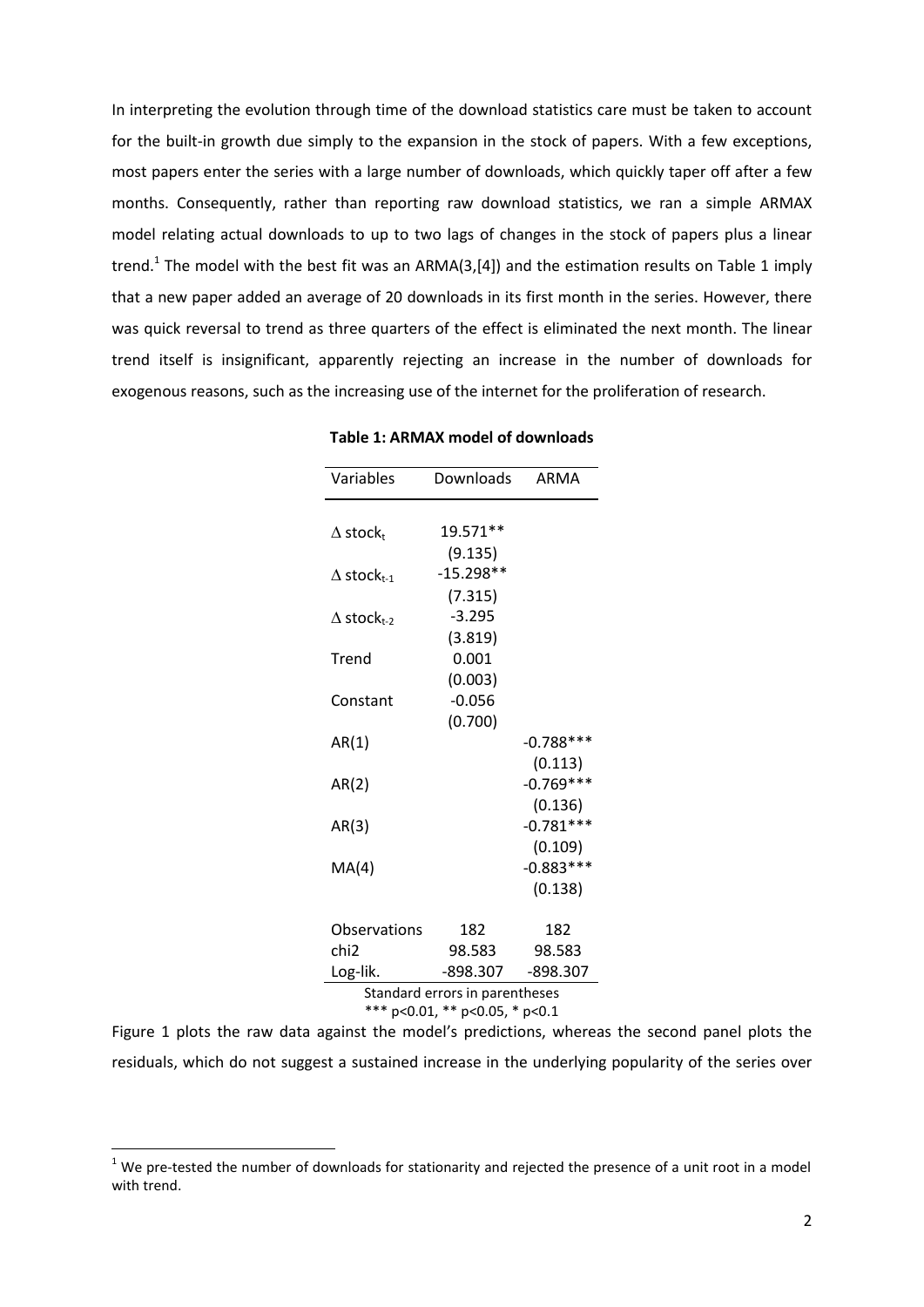time, once we control for the increasing stock of papers and the temporary effect of new papers in the series.<sup>2</sup> There is, however, a growing volatility in the residuals.<sup>3</sup>



**Figure 1**

 2 Bai and Perron tests yield no breaks in the residual series.

<sup>&</sup>lt;sup>3</sup> We equally rejected conditional heteroskedasticity from the correlogram of the squared errors of the ARMAX model and several tests of white noise.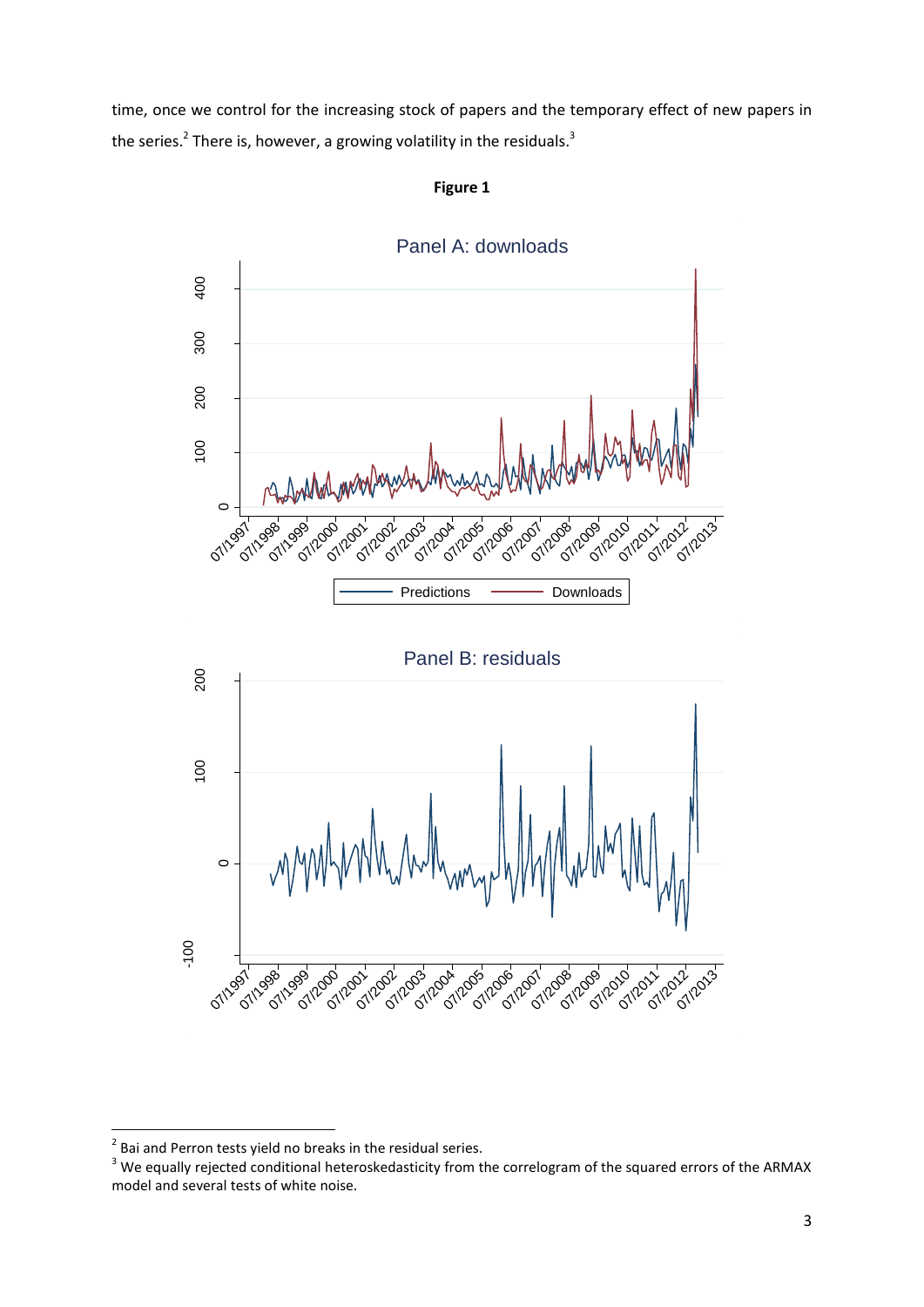## **Economic History in Oxford: A Centennial Celebration**

Introductory remarks to the  $100<sup>th</sup>$  Oxford discussion paper in economic history

by N.H. Dimsdale and L. Arena

The appearance of the 100<sup>th</sup> Discussion Paper in Economic History is a milestone, which provides a good opportunity to review the recent progress of the subject in Oxford. This note is primarily concerned with the evolution of the MSc in Economic and Social History and it seeks to place this in the broader context of the development of economic history in Oxford. Although the chair in Economic History was first introduced in 1931, its first two holders, George Norman Clark (who was Chair until 1943) and William Keith Hancock (who held the Chair between 1944 and 1949) followed a very historical approach and did not produce any distinguished students in the field. Then, we start this brief survey with the appointment of Hrothgar John Habakkuk, who did so much to advance the standing of the subject during his time as Chichele Professor. He was elected to the Chair in 1950 and kept this position until 1967. He devoted much energy to the supervision of a small group of graduate students, who produced some distinguished DPhil theses<sup>4</sup> and who later became prominent and inspiring figures in the field. Several leading economic historians were students of Habakkuk, including Ian Byatt<sup>5</sup>, Roderick Floud<sup>6</sup>, Patrick O'Brien<sup>7</sup>, Garry Hawke<sup>8</sup> and Nick von Tunzelmann<sup>9</sup> to mention a few examples. While Habakkuk was an outstanding economic historian with strong theoretical leanings, Oxford also had the services of Prof. Asa Briggs who was a leading social historian<sup>10</sup>. Asa Briggs contributed to the growing reputation of the University in the rapidly expanding area of social history.

<sup>4</sup> Between 1950 and 1972, Habakkuk supervised not less than 19 D.Phil. students (*Oxford University Gazette*).

<sup>&</sup>lt;sup>5</sup> I.C.R. Byatt wrote his D.Phil. thesis in the Faculty of Social Studies between 1955 and 1962 on "The British Electricity Industry, 1875-1914".

 $<sup>6</sup>$  R.C. Floud wrote his D.Phil. thesis in the Faculty of Modern History between 1964 and 1970 on "The metal-</sup> working machine tool industry in England (1850-1914), with special reference to Greenwood and Battay Ltd.".

 $<sup>7</sup>$  P.K. O'Brien wrote his D.Phil. thesis in the Faculty of Social Studies between 1957 and 1966 on "Government</sup> revenue, 1793-1815: A study of fiscal and financial policy in the war against France".

 $^8$  G.R. Hawke wrote his D.Phil. thesis in the Faculty of Social Studies between 1965 and 1969 on "The effects of the railways on the growth of the economy of England and Wales 1840-70".

<sup>&</sup>lt;sup>9</sup> G.N. von Tunzelmann wrote his D.Phil. thesis in the Faculty of Social Studies between 1967 and 1970 on "Economic aspects of the introduction of steam power in Britain up to 1850 with special reference to textile industries". First supervised by Prof. Habakkuk, he then switched to Prof. Mathias in TT 1969.

<sup>&</sup>lt;sup>10</sup> After an education in Economics, Asa Briggs worked at Bletchley Park from 1942 to 1945 with the Intelligence Corps during WWII. In 1945, he became a Fellow of Worcester College (until 1955) before being appointed University Lecturer in Recent Social and Economic History (1950-1955). During his two last years at Oxford, he was also a Fellow of Nuffield College. He then moved to the University of Leeds.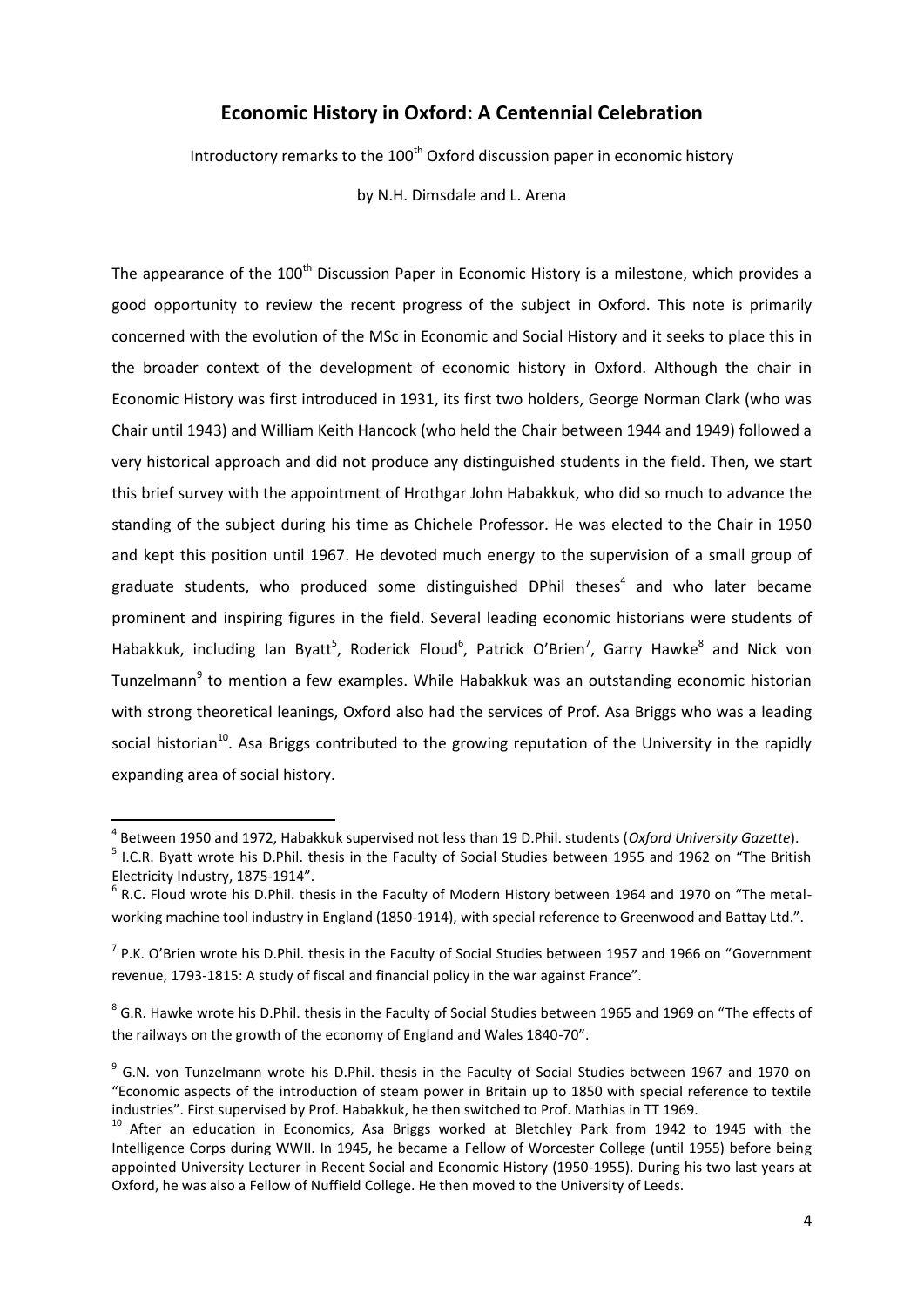While Habakkuk concentrated on the supervision of a handful of graduates, the teaching of PPE students was in the hands of the charismatic Australian Max Hartwell $^{11}$ . Although he was a traditional economic historian, Max was an enthusiast for New Economic History or Cliometrics. He did much to encourage work in this area and introduced the first PPE course in "quantitative economic history" in Hilary term 1968 which he taught with C. Matthews, M. Abramovitz and P. David. One of his most prominent students was Mark Thomas who became Professor at the University of Virginia. He also secured the appointment of Nick Crafts to a Fellowship in Economics at University College, in 1977. Nick was to inject more economic reasoning into the teaching of economic history. He also encouraged economists such as Nicholas Dimsdale to take a closer interest in economic history. One of his most outstanding graduate students was Steve Broadberry, who was to have a distinguished career in quantitative economic history.

When Habakkuk was elected to become Master of Jesus College he gave up the Chichele chair in 1967 and was succeeded by Peter Matthias in 1969.He worked hard to promote the cause of economic history among both economists and historians. His main achievement was the introduction of the Joint Degree of History and Economics, which attracted some able students to economic history, including Tim Leunig. Patrick O'Brien was an enthusiastic teacher on this course, which remained relatively small in size, but high in academic quality. There were however some problems in fitting the Joint School into the Collegiate structure of Oxford, despite the strong demand for the course from students.

Economic history in Oxford was transformed by the appointment of Charles Feinstein to the Chichele Chair in 1989 which he kept until 1999. He was then Professor of Economic History at the University of York, where he taught social and economic history. By then he had made a major contribution to the national income accounts of the UK. This provided the statistical basis for the work which he and Matthews did on British economic growth<sup>12</sup>. His work enabled the course of the economy to be analysed since the mid- $19<sup>th</sup>$  century. At York he designed courses which combined both economic and social history. His interest in social history was encouraged by his wife Anne Digby, who is a noted social historian.

Feinstein planned to transform the teaching of economic history in Oxford by setting up a graduate course which became known as the MSc in Economic and Social History. It was to be a one year taught course, which provided ready access to the existing D.Phil. in Economic History. The proposal

<sup>11</sup> R.M. Hartwell started teaching British Economic History (1830-1873) in Trinity Term 1957 (*Oxford University Gazette*).

<sup>12</sup> Matthews R.C.O., Feinstein C.H., Odling-Smee J.C., (1982), *British Economic Growth : 1856-1973*, Stanford University Press.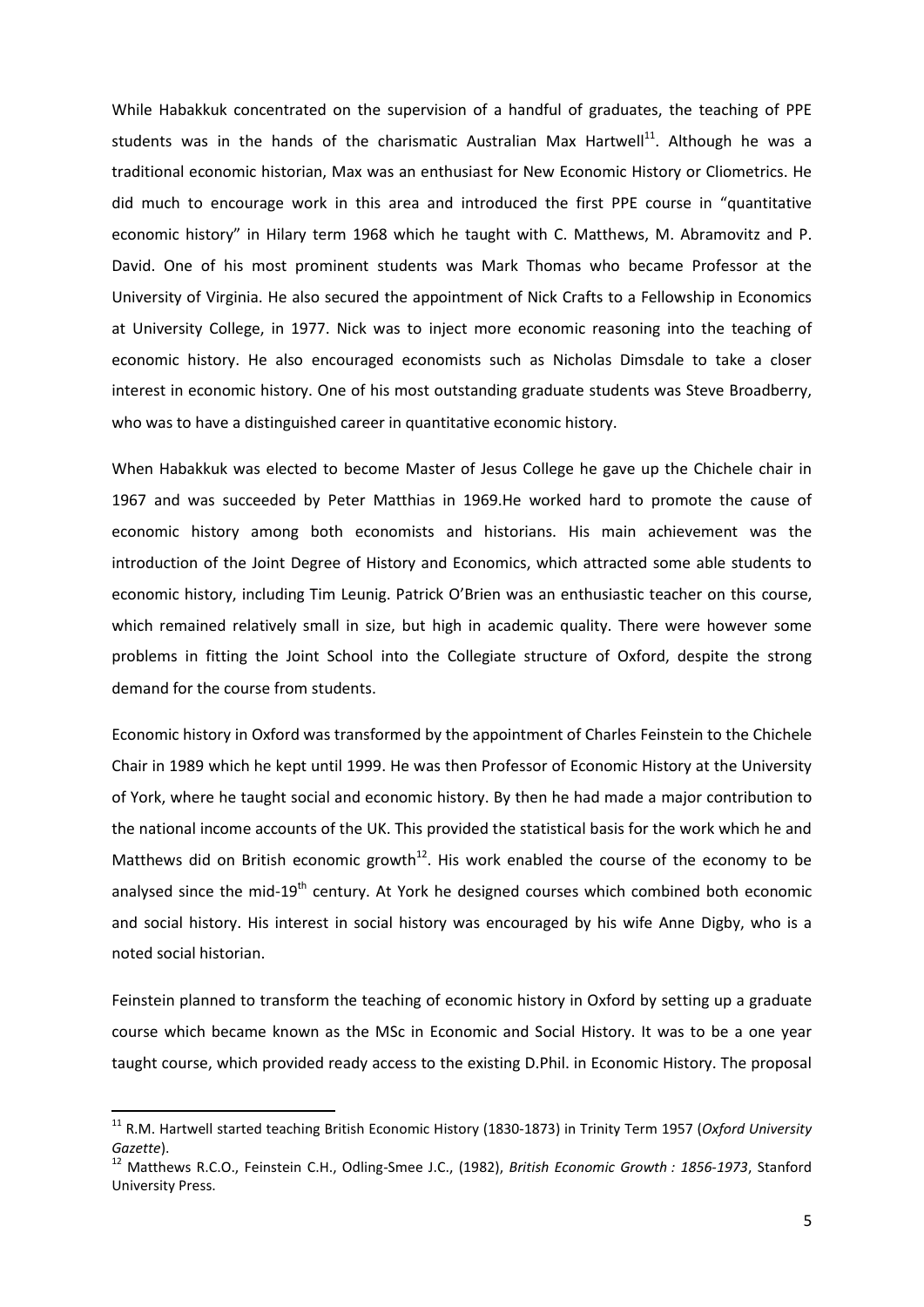for introducing a taught graduate course in economic history was initially put forward by Nick Crafts. It was this idea which was developed and realized by Charles Feinstein. The original MSc included not only economic and social history, but also demography and medical history, which came under the Welcome Foundation. This arrangement worked well for about ten years, as explained by Richard Smith. It was then decided that the course in Economic and Social History should be independent.

Charles Feinstein built up a team of academics who would realize his plans for the course. A key figure was Avner Offer, who had worked with Charles at York. Avner was appointed as Reader in Economic History and later succeeded Charles as Chichele Professor when he vacated the Chair in 1999. He did much of the detailed planning of the MSc. course, while the ESRC made a useful contribution by requiring as a condition for funding that students take a basic course in quantitative methods. This paper formed part of the introduction to the course, which provided a common basis for students from a broad range of backgrounds.

As explained by Avner, Charles sought to attract able students with a wide range of interests. He did not want to impose pre-requisites, such as the previous study of economics at the undergraduate level. When there were problems over arranging teaching for the course on Quantitative Methods, he undertook to do it himself. His devotion to economic history and to the students on the course was an inspiration to those who worked with him. His own broad approach to economic history enabled him to work effectively with demographers and medical historians, as explained by Richard Smith.

Charles attracted some excellent economic historians, such as James Foreman Peck, and he asked Nicholas Dimsdale to design and teach a paper on British Macroeconomic history. When Charles retired, he was succeeded by Avner Offer in 2000, who continued to encourage students with a wide ranging approach to economic history and a strong personal motivation. The History Faculty was fortunate in attracting Jane Humphries to All Souls, who was encouraged by Charles Feinstein to apply to the Chichele readership. Charles was her undergraduate teacher in Cambridge and they kept contact since then. She has made an important contribution to the course, which also benefited from the lively contributions of Paul David of Oxford and Stanford to seminars and to the supervision of graduate students.

Meanwhile the Economics Department under the leadership of David Hendry decided to put greater emphasis on the teaching and research in economic history. With Hendry's support, Bob Allen and Knick Harley were appointed to the Department. These appointments did much to strengthen the contribution of economists to the MSc. With such strength in teaching and research and combined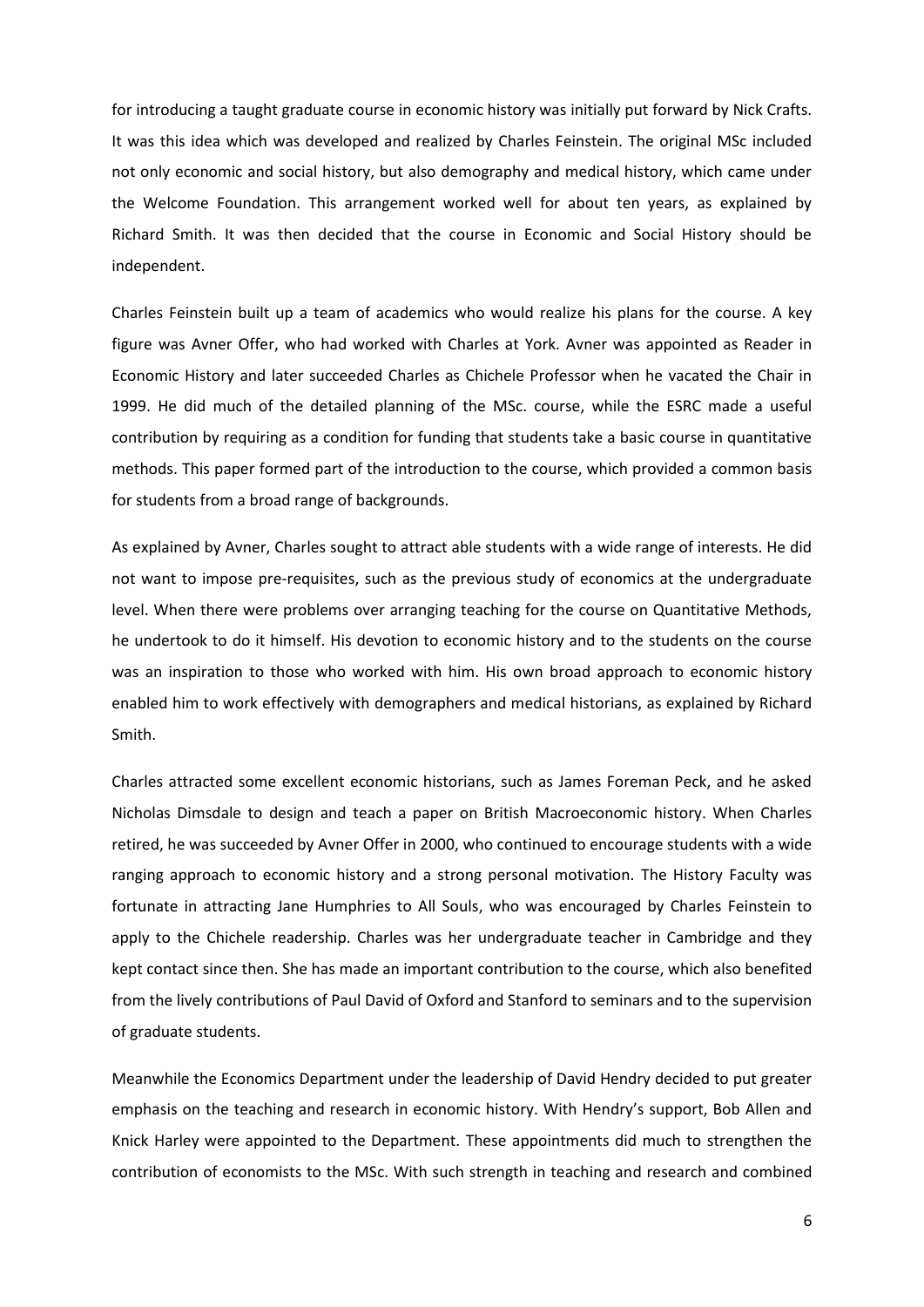with a well-designed programme, the course was able to attract students of high quality from a wide range of countries. Among the outstanding students were Tim Leunig and Joachim Voth. Both of whom have commented on their experience with economic history in Oxford. Other students who wrote DPhil theses of distinction were Ed Butchart, Steven Nicholas and Liam Brunt to mention a few names, but there were many more.

The high level of research activity has generated an impressive collection of essays which have appeared as Discussion Papers in Economic History. Most of the papers in the collection have been written by students or members of the faculty, while some have been written by visiting academics. The Discussion Papers give a good indication of the scope of work in economic history being done in Oxford.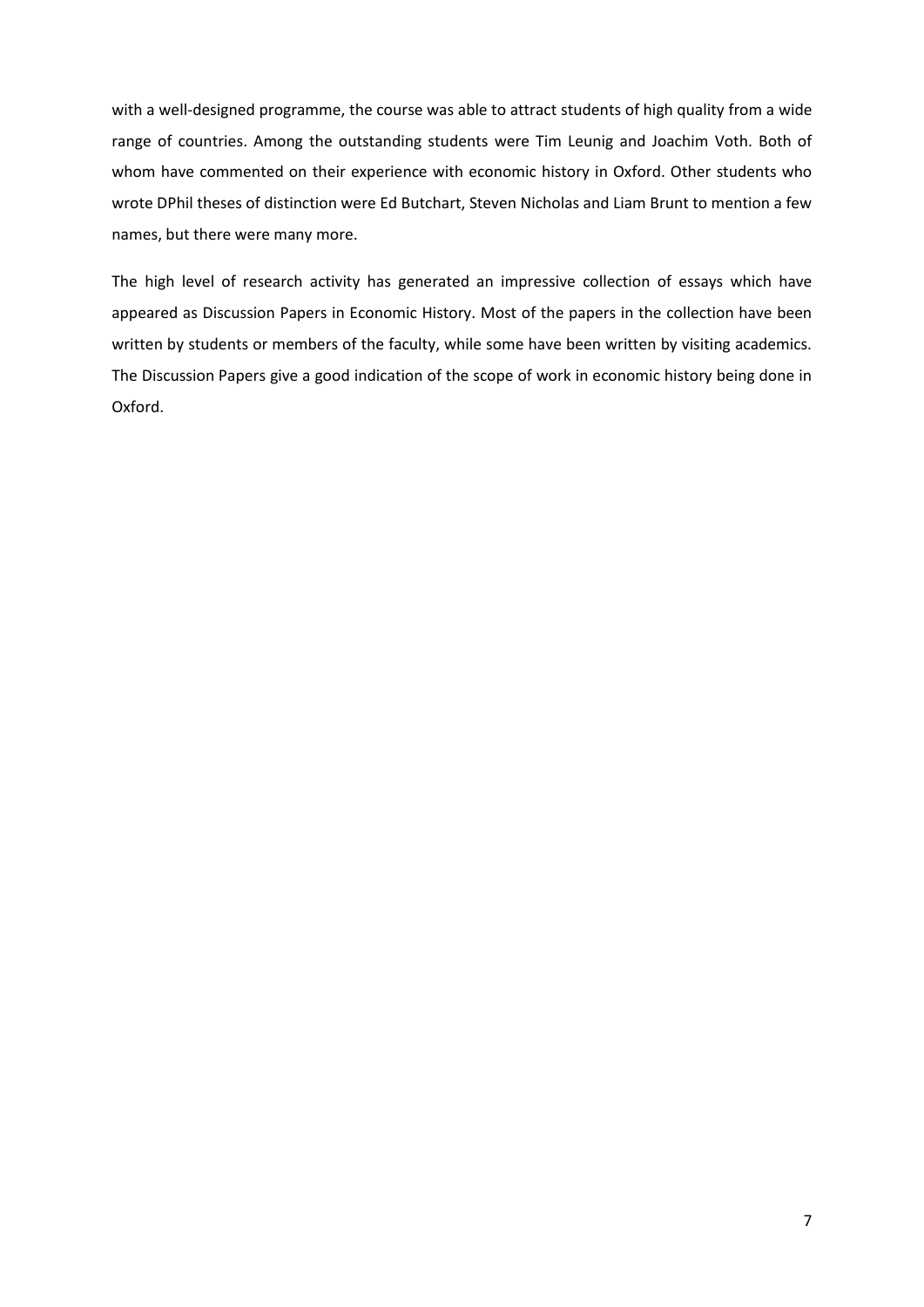### **John Landers**

Former Principal of Hertford College, Oxford Quondam Fellow of All Souls' College, Oxford

My professional specialism is historical demography rather than economic history as such. I've never formally studied economic history in the sense of taking degree (or any other) courses in the subject, but the work of economic historians has been very important to me in my demographic work, and I've benefitted greatly from contact with economic historians in Oxford since I came back here in 1991. Economic history must always, of necessity, have an important bearing on historical demography, since the latter sits between economic history, social history and population biology and its practitioners need to know what's going on the other side of each of those fences. The discipline has, however, had a particular importance for me since the explanations I've tried to construct for the historical phenomena that interest me draw heavily on contemporary developments in the economic sphere.

I got into historical demography through my Oxford undergraduate degree in Human Sciences which had (and still has) a demography paper. I had left school early and come back to do my 'A' levels at a Technical College which had never sent anyone to either Oxford or Cambridge. So I would never have thought of applying had the mother of a friend of mine - herself an Oxford graduate – not suggested that I try, and I became very enthusiastic when I found out about Oxford's Human Sciences degree.

Human Sciences was only a year or two old when I came up in 1972 and I was attracted to it because of its inter-disciplinary character, and - specifically - the opportunity it offered to study both social and biological sciences. I had wanted to take Biology with History and English at 'A' level, but that wasn't possible then (I think there's more flexibility now - not least because so many students take four 'A' levels which was extremely unusual back in those days). My Technical College provided no specific preparation for Oxbridge entrance but at that time it was possible to take a schedule of general papers which largely made up for this, and I was able to make special arrangements to take the entrance exam on my own in the autumn after my 'A' levels.

Demography particularly appealed to me among the subjects included in Human Sciences because of the intrinsically inter-disciplinary perspective it offered and the way in which it combined the technical scientific area of 'formal demography' with the more humanistic, interpretative, domain of 'population studies'. Once I'd decided to apply for graduate work in demography I naturally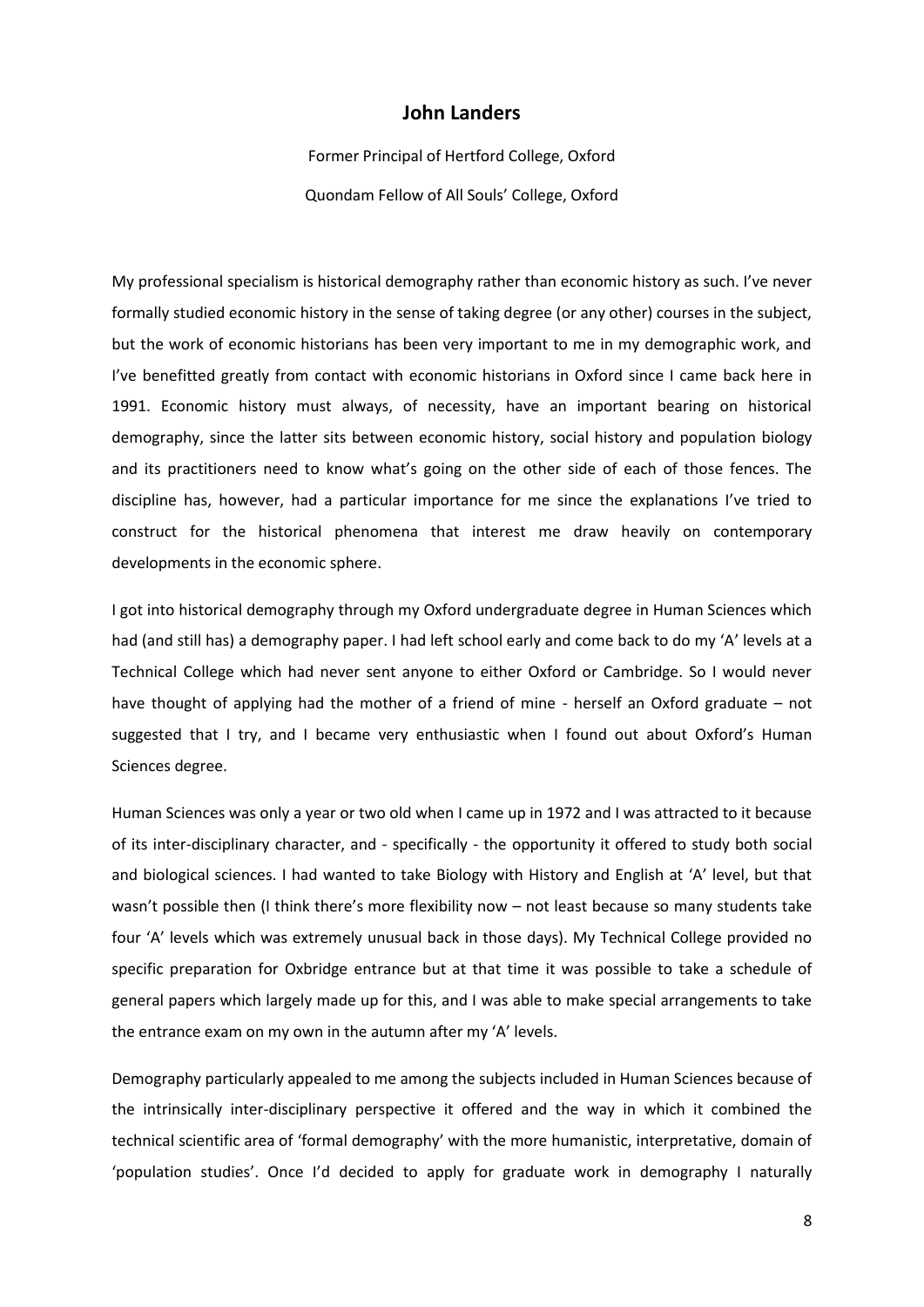gravitated to the historical side of the discipline since history always fascinated me. There were also then (as now) some big gaps in our factual knowledge of population history, and I liked the idea of being able to find out things that no one had known before rather than simply reinterpreting existing data.

The Cambridge Group - under the leadership of Tony Wrigley, Peter Laslett and Roger Schofield – was then this country's centre for research in historical demography, and I was fortunate enough to get an SSRC studentship to do a PhD. there. Initially I planned to work on nineteenth-century English mortality decline, using Registrar-General's data, but I became increasingly interested in prenineteenth-century cities, and my eventual topic was London's long-eighteenth-century demography based on the technique of family reconstitution. My main focus was on mortality and the persistence of recorded burial surpluses. It had long been assumed that these reflected very high mortality (rather than low fertility), but there was at that time remarkably little hard data to back up this assumption.

My research yielded unequivocal evidence that mortality in eighteenth-century London had indeed been very high, but the trend was puzzling since it seemed to be at its worst – both absolutely and relatively – in the early decades when real wages in London were at a peak. I'd had no contact with economists, or economic historians, in Oxford, and when I began my research my frame of reference was essentially population biology, relying heavily on such things as population density as causal factors. But I realised that it was impossible to understand what was going on in London without understanding the economics of house-building and how this was affected by the structure of land ownership and –particularly – government's use of usury legislation to finance war-making by manipulating the credit market.

The problem of metropolitan mortality fitted into my broader interest in explaining pre-nineteenthcentury mortality variations. When I started out the prevailing view was that these had to be explained, either by variations in living standards (as indexed by real wages) or by 'autonomous' factors such as pathogenic mutation or climate change. Since the former, 'endogenous', explanation was inconsistent with the data then becoming available – particularly that yielded by Wrigley and Schofield's English study – the balance of opinion had come down heavily on the side of exogenousdetermination interpreted in terms of the so-called 'autonomous death rate'. For a variety of reasons I was dissatisfied with this interpretation and this dissatisfaction took me back to economic history and a focus on the ways in which the spatial organisation of economic activity- and particularly its spatial integration – affected levels of exposure to infection through the movement of people and pathogens.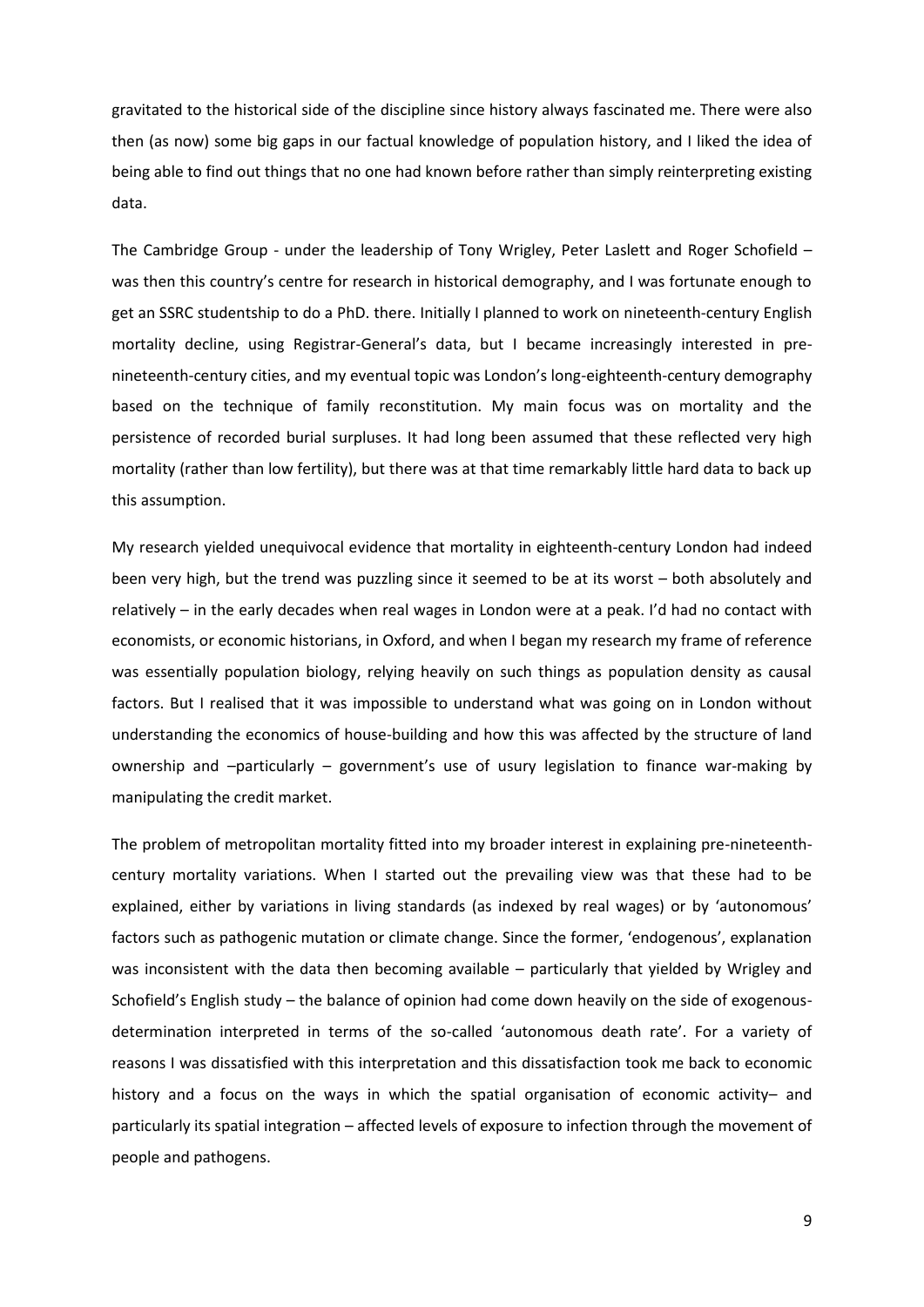After Cambridge I'd worked in the oil industry briefly and then taught in the Anthropology Department at UCL before returning to Oxford as University Lecturer in Historical Demography with a Fellowship of All Souls College. The Fellowship at All Souls was a powerful attraction, but I was increasingly seeing myself as a historian rather than a biological anthropologist and I liked the idea of working in a history faculty. At that time Oxford had also assembled a very distinguished cluster of researchers in historical demography and cognate fields. Tony Wrigley and Richard Smith were both at All Souls, Anne Kussmaul had been elected to the early-modern Readership and the historical epidemiologist Mary Dobson was attached to the Wellcome Unit.

The graduate programmes in Economic and Social History were underway when I came back to Oxford in the early '90s so I can't give a 'before and after' assessment. But I do think it's very impressive what has been achieved over a very difficult period for the discipline as a whole. The most obvious manifestation of this is simply the number of people the University has been able to attract and the diversity and quality of what we offer. There's now a sufficient critical mass to ensure the future of the discipline here and also – given the number of overseas students – it has a solid financial foundation. I think it's very valuable that economic and social history are studied together and that the masters students are offered courses in the history of science and technology enabling them to view the economic past in a proper historical context.

I'm hesitant to say what Oxford's greatest contribution to the profession has been in absolute terms as I don't feel qualified to judge the work of economic historians, but what has impressed me is the extent to which the major figures have 'spoken to' the concerns of those in other historical disciplines particularly of course social and demographic history - in marked contrast to much of what now appears in the journal literature. The most important element, for me has been Oxford's contribution to the 'standard of living' debate, but I also owe a lot to the work of Patrick O'Brien on state and economy in long-eighteenth-century Britain. This has been a key influence on my own approach to the interface between demographic, economic and political/military history.

I've been involved with Oxford one way or another for most of the last forty years and there have of course been great changes over that time. The most obvious of these is the 'size and shape' of the University; it's a great deal bigger than it was, and graduate students now make up around a third of the total whereas they were rare birds when I first arrived. The really dramatic expansion, of course, has been in taught graduate courses which barely existed forty years ago, and those that did were titled 'Bachelor' or 'Diploma'. The number of contract research staff has also greatly expanded, and College teaching Fellows are now a very small fraction of Congregation. This inevitably raises questions as to the role of Colleges in the University and there's a real danger that they will grow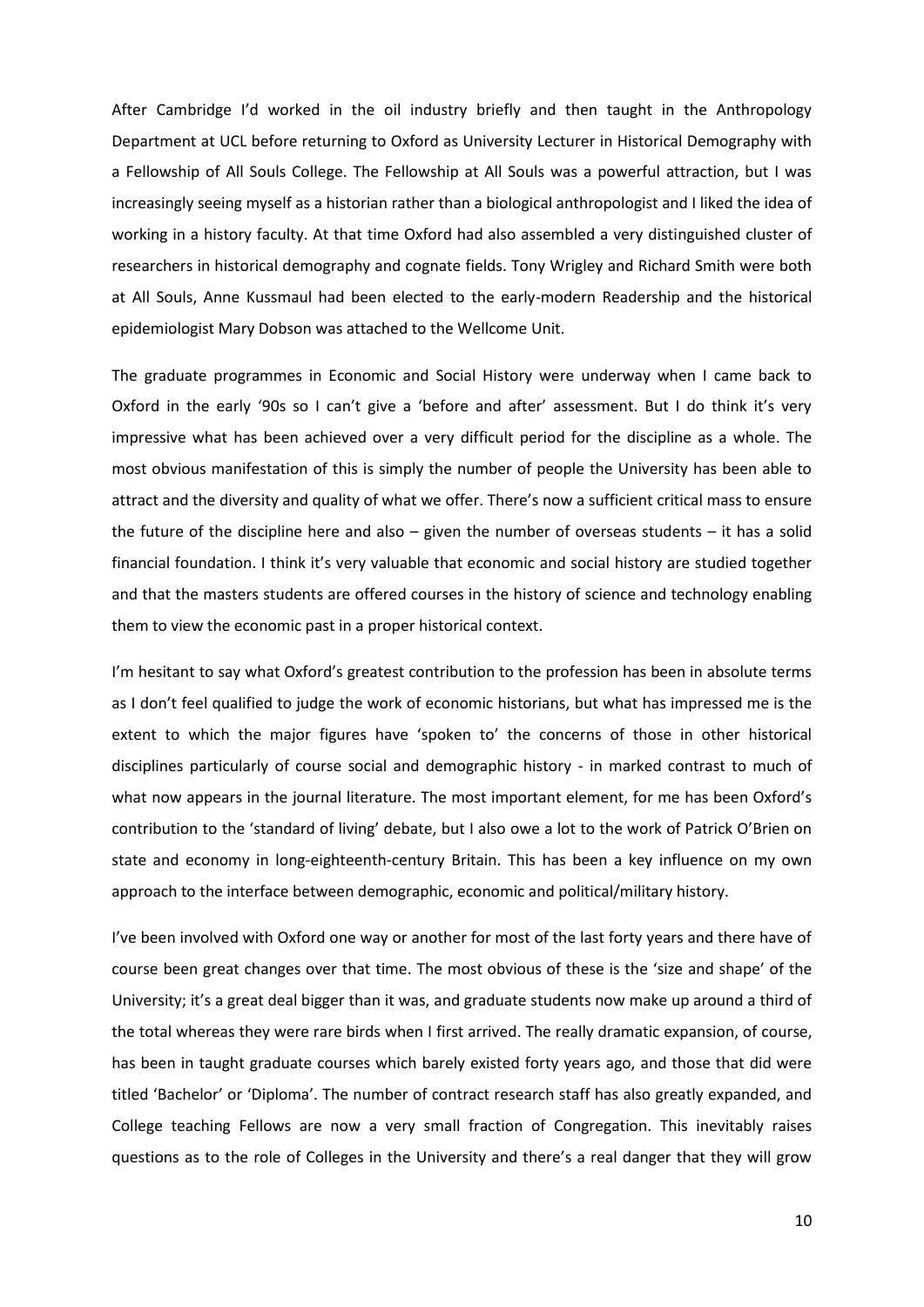more and more remote from Oxford's research activity as these increase in importance. Colleges, however, are and will remain crucial to the delivery of undergraduate teaching, particularly in the Humanities.

Overall I think academic standards have risen over the last generation. We expect much more from our undergraduates – and they in turn work much harder than we did. The amount of time and effort invested in undergraduate teaching is much greater now than in the '70s, and this puts a great strain on our academic staff since the demands of research and publication have also increased.

Demographers don't have a very good track record when it comes to forecasting the future. For myself, I plan, to go back to primary research on mortality in eighteenth-century London with a detailed study of the mortality 'spikes' that accompanied the transition from war to peace in the capital. I'm also working on a successor volume to *The Field on the Forge* which will look at the interaction between population, economy and that state in Europe between the late seventeenth century and the First World War.

The future of economic history must currently be judged a very uncertain one, caught as it is between the scientistic abstractions of academic economics and the studied innumeracy of so much of historical *academe* (as of the humanities generally). I firmly believe, however, that the prospects for the discipline are bright if it can forge closer links with social and demographic history to form part of a broader history of collective material life. This prospect is likely to require a somewhat lesser preoccupation with the technicalities of economic theory and a greater sense of historical context. It will be much more likely to come about if economic historians are located in History departments or similar *milieu* where they can work alongside other historians.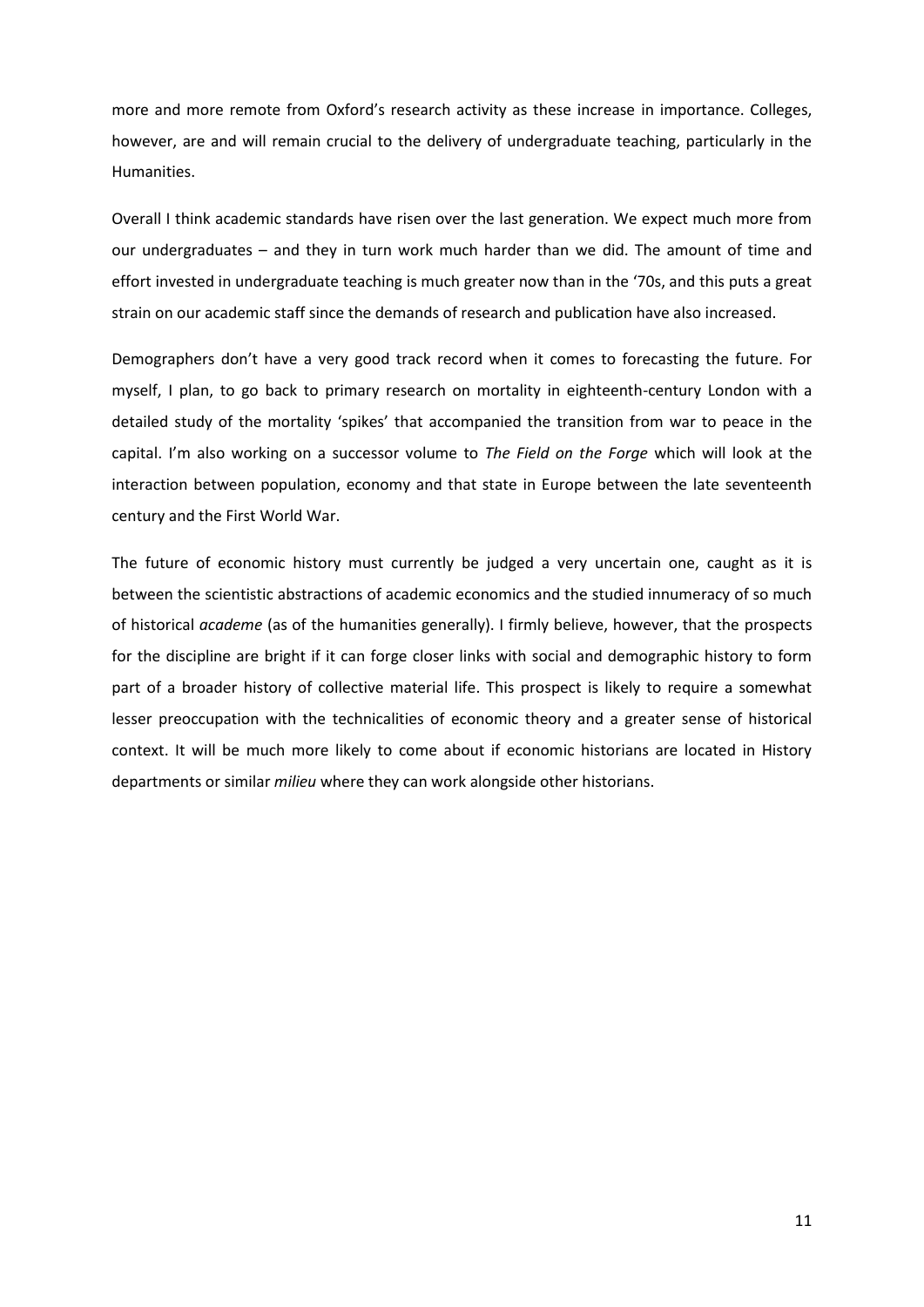## **Timothy Leunig**

#### Reader in Economic History, LSE

1. Why did you decide to study economic history at Oxford?

I didn't – I wanted to do political history and economics, and Oxford offered it. Then I found I was good at economic history, and stayed.

2. Did Oxford provide you with opportunities that you would not have found elsewhere?

Yes. Tutorials as an undergraduate, and the chance to mix with both very good faculty (Patrick O'Brian, Nick Dimsdale, Charles Feinstein, Avner Offer, James Foreman-Peck, Richard Smith, Tony Wrigley, etc) and very good students (Joachim Voth, Ed Burchard, Liam Brunt, Tom Nicholas, etc).

3. Who were your primary influences while at Oxford?

- Nick, Charles, James, Joachim.
- 4. -Did you have much contact with the historians while at Oxford?

No.

- 5. What was the most significant academic work that came out of Oxford while you were there?
- "Pessimism Perpetuated" by Charles Feinstein.
- 6. What changes did you notice in Oxford while you were there (or since you left)?

New faculty since I left.

7. What are your immediate academic plans?

I remain at the LSE, but am on leave to the Department for Education for 2 years.

- 8. What advice would you give to the current economic history students at Oxford? Write about big topics, and aim high with journals.
- 9. What about the future of economic history?

Not strong, I fear…

10. Where will its home be? Pessimists argue that economic history is increasingly becoming isolated between increasingly intolerant economics departments and history faculties where the 'cultural revolution' has turned empiricism into a dirty word.

I think that is fair.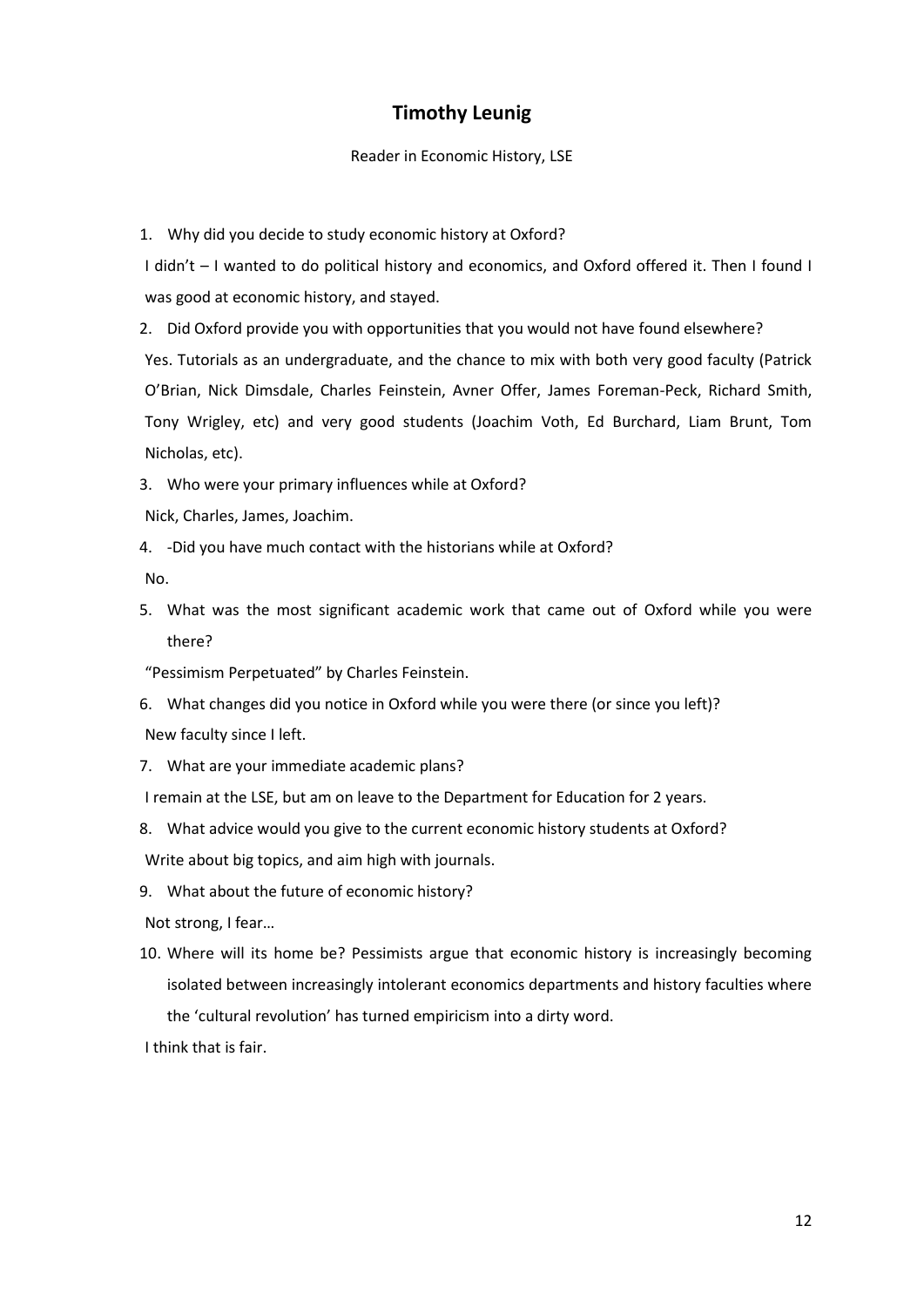## **Avner Offer**

Former Chichele Professor in Economic History, All Souls' College

#### 1. Why did you decide to study economic history?

I didn't study economic history. I studied history, my doctorate developed into an economic history thesis, and my first post was in an economic history department.<sup>13</sup>

#### 2. What attracted you to Oxford?

 $\overline{a}$ 

I had taken my doctorate and had been a JRF at Oxford, so I knew the place well.

3. How much contact did you have with the historians and the economists while at Oxford? I had a good deal of personal contact with the historians through history faculty committees, even in the 1990s when I was in the Social Studies faculty. My contacts with economists were mostly in the colleges, Nuffield, which had an excellent group of economists, and later at All Souls. The colleges also provided good contacts with other social scientists. At a personal level, I made good friends with several historians and economists here. I also valued my interaction with doctoral students in social science disciplines at Nuffield College during my years there.

#### 4. Where do you think Oxford has made the greatest contribution to the profession?

Oxford has had several established senior posts in economic history for many decades now, and distinguished economic historians even earlier. The Chichele Chair, established at All Souls the 1930s, has provided a focal point for the discipline, and the readers and lecturers (now mostly professors) were often no less distinguished. Many good economic and social historians have taken their doctorates here, and the launch of the graduate course in 1992 was a turning point in this respect. I like to think that the distinctive contribution since then has been in the breadth of approach. This was established by Charles Feinstein, and was reflected in the structure and content of the core course.<sup>14</sup> In the United States during these years, the discipline has developed as an adjunct to economics, and often subservient to its doctrines and research methods. Charles Feinstein's approach (and mine afterwards) was to look for high quality students, and that any legitimate investigation was welcome, without too much concern for disciplinary boundaries. The scope of interest was enlarged by the participation (in the first

<sup>&</sup>lt;sup>13</sup> Tim Nunan. has posted a long interview with me at [http://timothynunan.com/2011/07/28/the-historical](http://timothynunan.com/2011/07/28/the-historical-gadfly-episode-9-avner-offers-journey-from-social-democracy-to-market-liberalism/)[gadfly-episode-9-avner-offers-journey-from-social-democracy-to-market-liberalism/](http://timothynunan.com/2011/07/28/the-historical-gadfly-episode-9-avner-offers-journey-from-social-democracy-to-market-liberalism/) A transcript is available.

<sup>14</sup> Avner Offer, 'Charles Hilliard Feinstein, 1932-2004' *Transactions of the British Academy*, 153. Biographical Memoirs of Fellows, 6 (2008), pp. 189-212. This is also available as a University of Oxford Discussion Paper in Economic and Social History paper no. 72.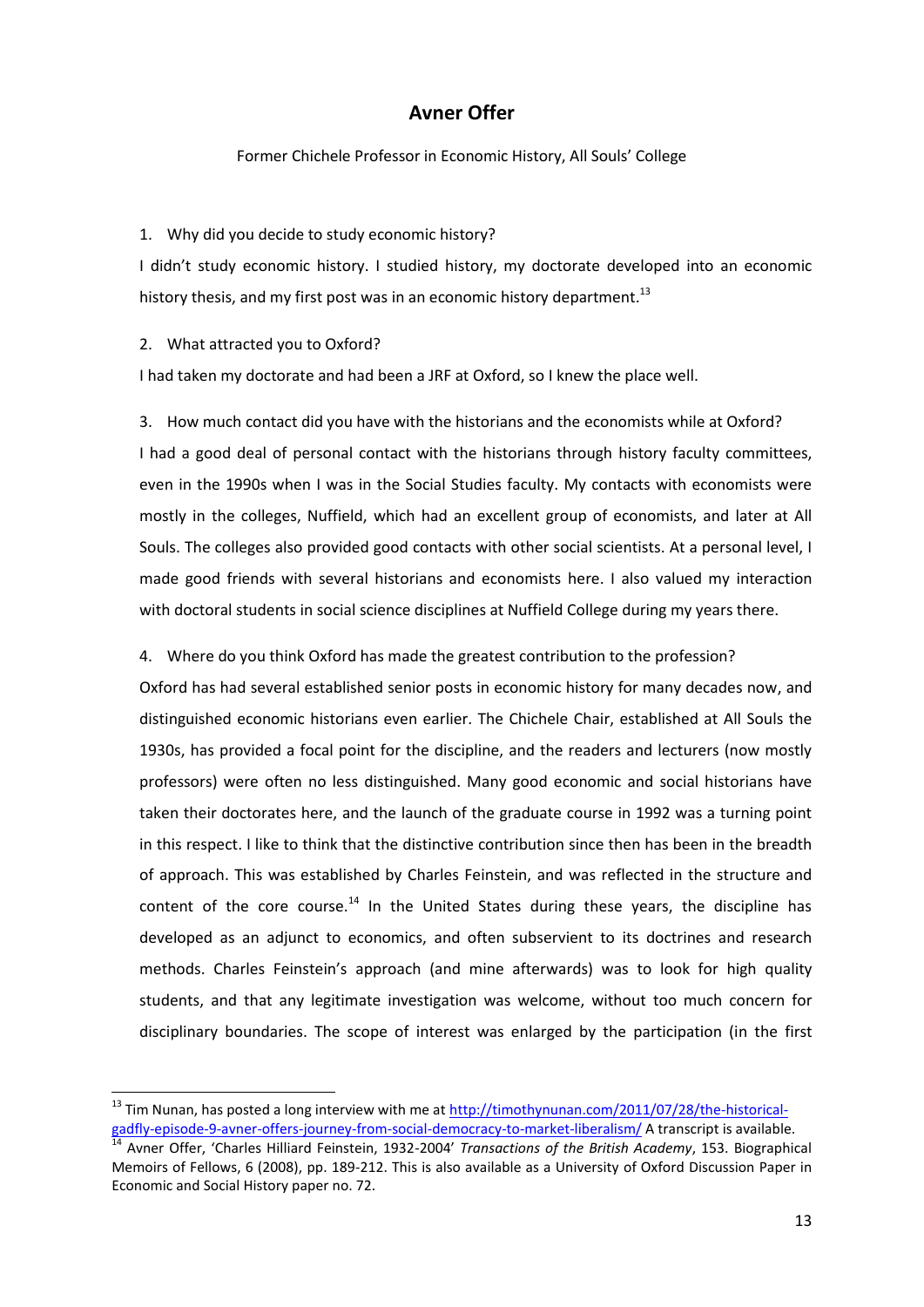decade or so) of the historians of medicine, science and technology in the core course, and in many of the advanced papers.

5. Why and how was the graduate programme in economic and social history created?

Graduate training in economic history before 1992 was carried out through the D.Phil, mostly within the faculty of history, but also in economics. For example, Paul Johnson (in history) and Steve Broadberry (in economics), were both supervised by Nick Crafts. I myself completed an Oxford D.Phil. in History in 1979. The taught graduate course was created in response to a requirement set out by the Economic and Social Research Council (ESRC). At the time the ESRC carried weight and provided several scholarships. There was a good cluster of staff: I was appointed in 1991 to the Nuffield readership and Ann Kussmaul replaced Joan Thirsk at St. Hilda's. James Foreman-Peck had replaced Patrick O'Brien at St. Antony's a year before, Richard Smith directed the Wellcome Unit for the History of Medicine, and Paul David had just arrived at All Souls. Charles set up the new course within the History faculty, but negotiated with the Social Studies faculty to manage and finance the course jointly. This arrangement continues, and has made it easier to collaborate across departmental and now even divisional boundaries.

Soon after I was appointed, Charles asked me to assemble a core course<sup>15</sup>. I had developed just such a course the year before for third-year undergraduates in economic history at the University of York (tough it was never taught), and this was adapted for Oxford. Charles chose to create a large and varied choice of advanced papers, and he had the imagination to realize that teaching them would appeal to the dons even beyond their stint. This brought many excellent Oxford scholars into the course. Occasionally courses were even provided by academic visitors. Initially each of the core course seminars was meant to be attended by an expert, but this did not work well and was not continued. I ended up providing both lectures and seminars as a coherent whole for about fifteen years. Quantitative methods 1 and 2 were initially taught by AK and JFP respectively, but this course did not have the same continuity. Ann Kussmaul was a valued scholar and colleague, but a serious illness soon intervened, and she had to withdraw. The course opened in October 1992 with 16 students, about a third of them in history of medicine and science. The content evolved, but the framework persisted. What varied over the years was the number of lectures and seminars and assessment arrangements.

#### 6. What changes did you notice in Oxford during your time here?

**.** 

The main difference has been the number of dedicated staff. In the first decade there was some turnover, and at one time we were down to three postholder staff in the two faculties. The large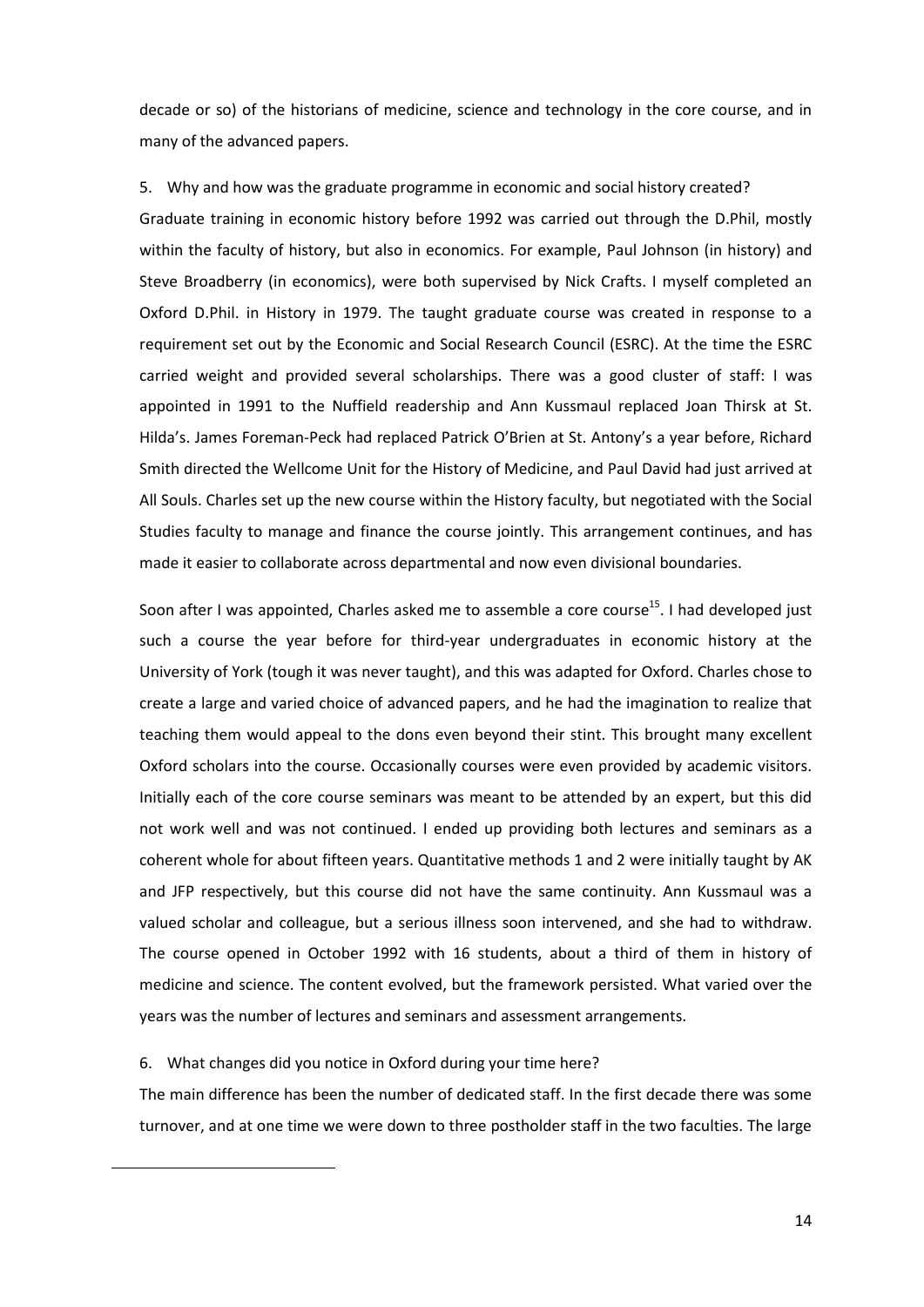graduate numbers, and their manifest quality, gave credibility to the discipline in Oxford. In consequence, the History Faculty did not leave posts vacant for long, and the number of posts in economics increased, bringing in a succession of very able colleagues. In no particular order, these included Jane Humphries, Bob Allen, Knick Harley, Rui Esteves, Brian A'Hearn, Deb Oxley, and James Fenske. In its turn, these scholars attracted exceptional students. The range of staff (and the resources of the University beyond them) extended the range of supervision, and enhanced the reputation of the group as a centre for the discipline. A sequence of excellent post-doctoral colleagues also had a considerable impact. The large changes in faculty and divisional structure had little effect on our activities. I have always felt that the intensity and range of economic history at Oxford provided a special experience. It already felt like a 'golden age' in the 1990s, and has not changed very much since.

#### 7. What are your immediate academic plans?

Despite my retirement, I have never worked more intensively. I have three major projects: a book about the Nobel Prize in economics, now approaching completion; a large study 'From Social Democracy to Market Liberalism' on the shift in policy norms over the decades, which will occupy me for a few more years, and a study of people in the landscape in European painting c. 1790-1940, with the tentative title *The Long Afternoon* is already in the making. This is only partly socio-economic, and arises from a long-standing interest in painting and its history. I am also working on several articles and book-chapter collaborations which are related to these projects.

#### 8. What advice would you give to the current economic history students at Oxford?

Economic and social history provides the proper blend of social science approaches. It is an opportunity to pursue interests and challenges without worrying too much about disciplinary boundaries. It is also a good foundation for teaching and research in several disciplines, and for work in business, government or advocacy, or law. It is both intellectual and vocational. I would congratulate the students for making the right choice, and would express confidence in their future prospects.

#### 9. What about the future of economic history?

I spent about a decade in a dedicated department of economic history at the University of York. From the start, I was convinced that the undergraduate education it provided (mostly British and European since 1700) was too narrow. On the other hand, economic history is a good discipline at the graduate level. Its questions will always be of interest to historians, and provide a reality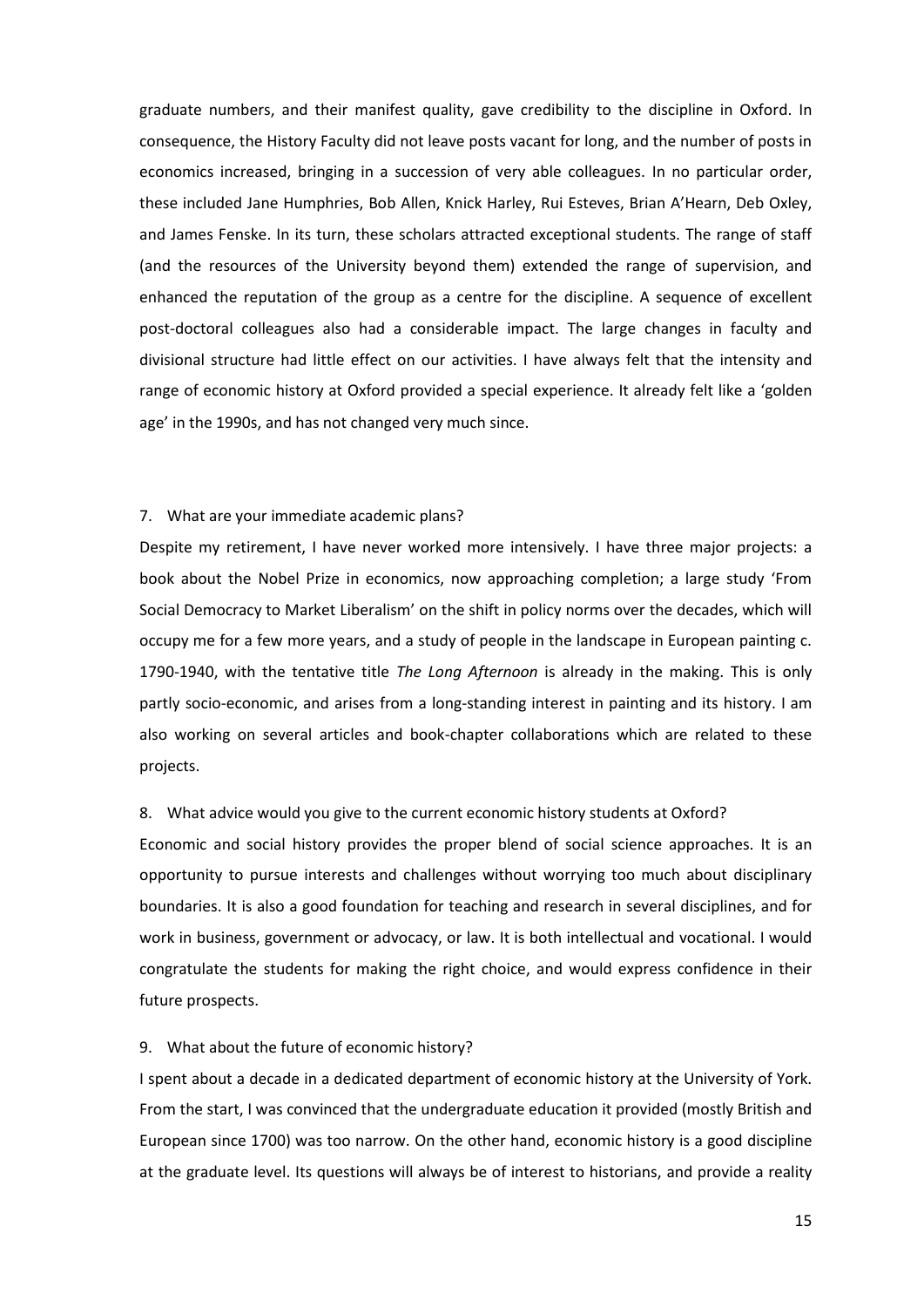check for economists. They also concern the choices made by government, society and business. It makes sense for the discipline to exist at the learned society level. The main reason for it to form a separate entity at the graduate level is to make sure that students acquire a range of necessary competences. So long as intellectual inquiry and scholarship continue, the questions of economic and social history will be investigated. The mathematical turn in economics, and the cultural and linguistic turns in history are both inimical to the study of life as it is broadly lived, experienced, and structured. That makes a case for some institutional autonomy for economic history. I have published my reflections on the discipline.<sup>16</sup> But I am not too concerned. It will continue to exist in some form or another.

<sup>16</sup> 'A Dialogue with the Past', in Pat Hudson (ed.), *Living Economic and Social History* (Glasgow: Economic History Society, 2001), pp. 254-257.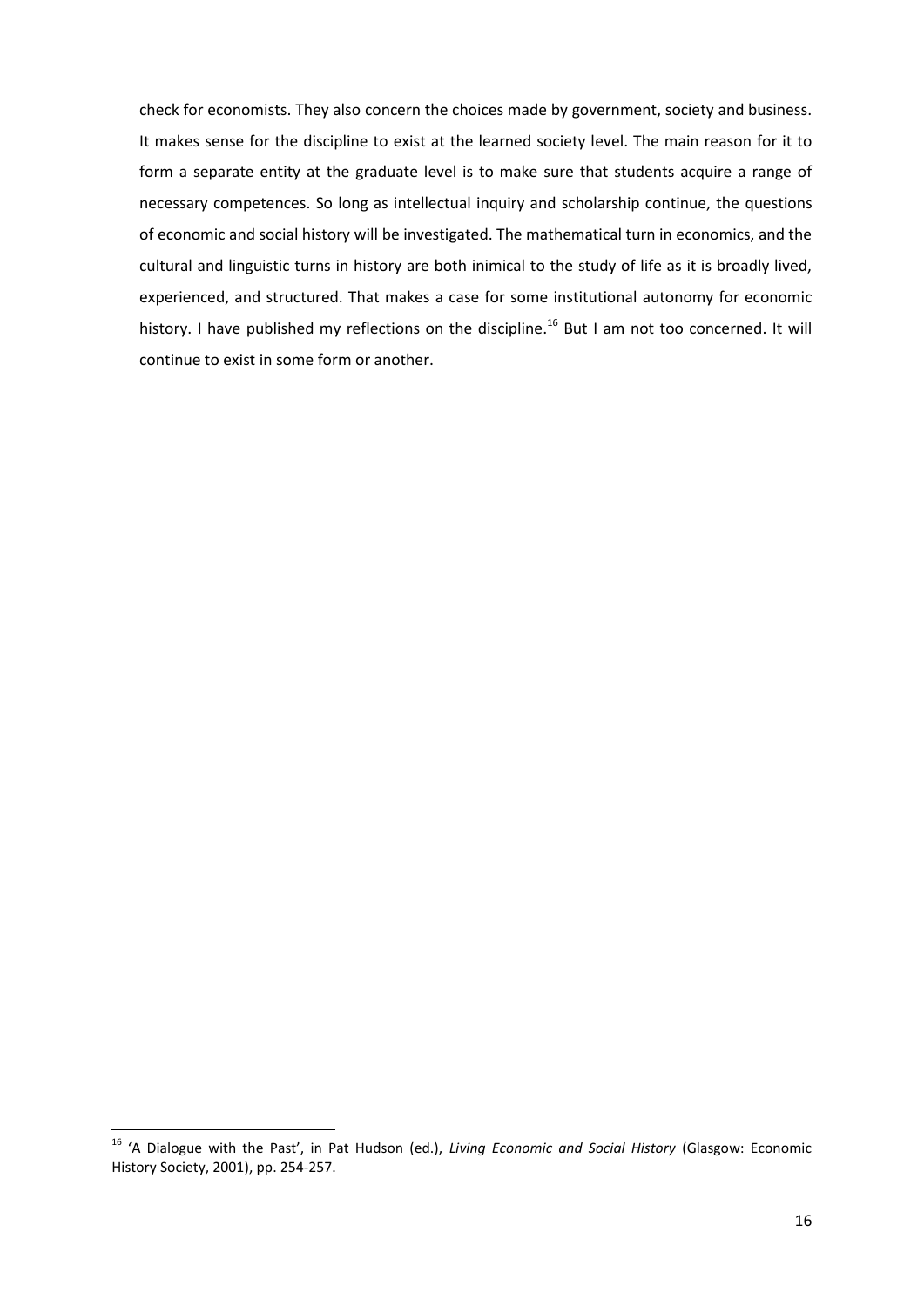### **Richard Smith**

Cambridge Group for the History of Population and Social Structure and Downing College Cambridge

On viewing the world of economic history in Britain and Europe it takes very little persuading to see that Oxford University now commands the heights with its distinguished staff and extremely capable graduate students. It might be supposed that such recognition may be given with some reluctance when commenting, as I do, from a Cambridge observation point. However, in the two decades during which the MSc and MPhil in Economic and Social History have been bedded down the subject in Oxford has displayed an overt health that is far less evident elsewhere in the UK and perhaps internationally more generally. These qualities would seem to owe much to a particularly favourable relationship between History and the Social Sciences in Oxford that has both enabled a staffing structure and appointments of individuals to key posts which in combination has nurtured a vision of how best to develop the subject within a uniquely broad-based set of concepts and methods. It has also benefited from an organizational structure in which certain colleges have been able to play a role in grounding this vision which might surprise those who traditionally view Oxford as lacking in more centralized or focused command structures, particularly when it is a matter of faculty or departmental matters.

While economic history in Oxford had many distinguished practitioners before the emergence of the MSc in Economic and Social History in 1992, the appointment of Charles Feinstein to the Chichele Chair of Economic History in 1989 with his strategic vision and undemonstrative and highly engaging manner, but clear willingness to lead from the front, marked a sea change in the identity of the subject in Oxford. Charles Feinstein offered a distinctive approach in mobilizing a team from what was initially a somewhat eclectic grouping of economic and social historians, historians of medicine, technology and science as well as economists. While it is regrettable that this ensemble has not been retained with the historians of science and medicine going their own way with a separate master's course, Feinstein's aspiration to fashion a focal point for the pursuit of genuine historical social science underpinned this initiative in the early 1990s. This aspiration was certainly facilitated by the appointment of Avner Offer to the Readership in Recent Economic History who immediately began teaching a core course, a precursor to the current and astutely designed 'What happened and why? Starting research in economic and social history'. The range of theories and associated approaches to which students have been exposed through this core course ensured that no one analytical framework was given an overarching privileged status. Indeed a significant intrusion of arguments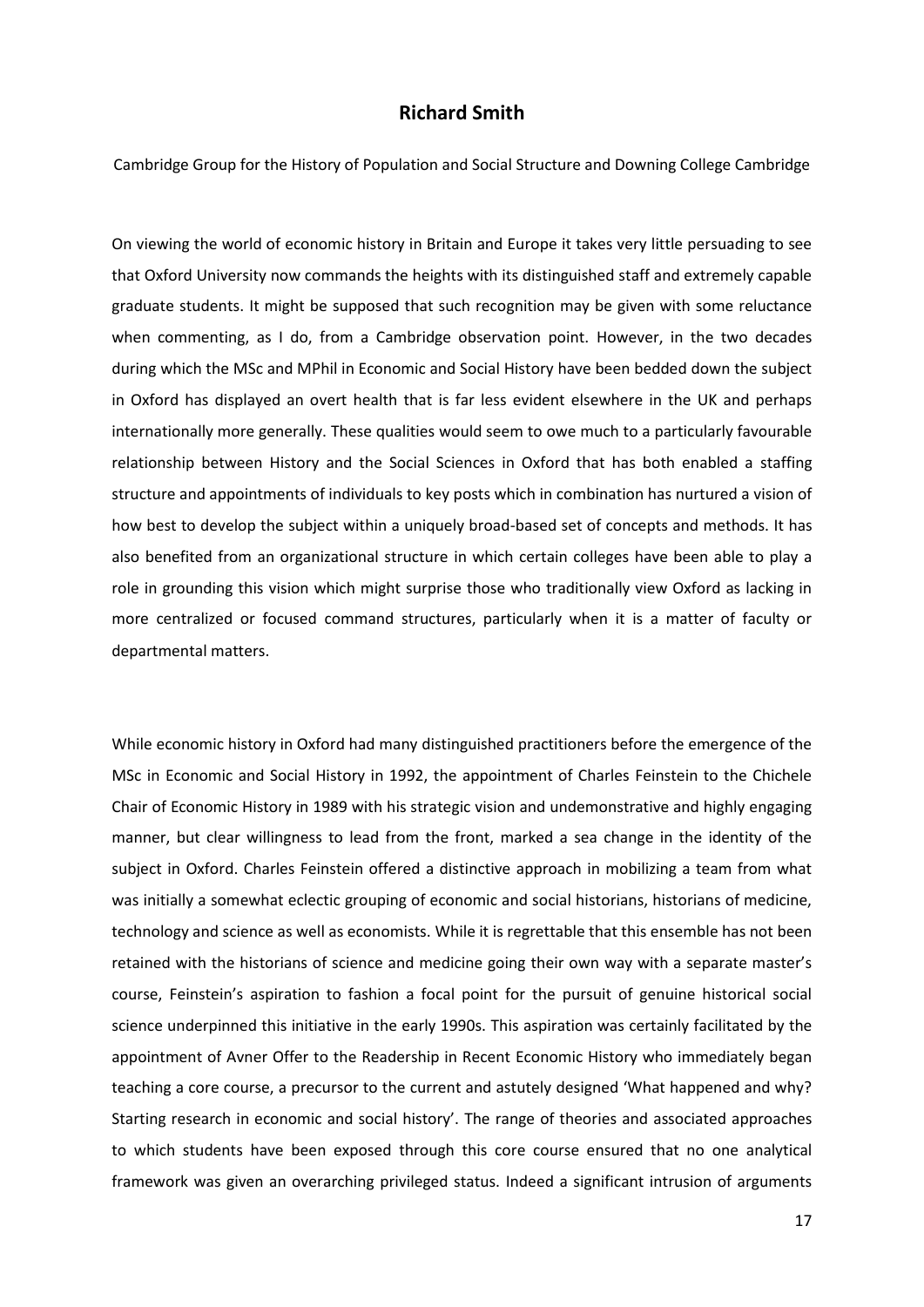from sociology was ensured as well as exposure to ideas from psychology, economic anthropology and collective action theory to name just a few of the alternatives to any exclusive or steadfast commitment to individual rationality and market equilibrium as organizing principles for understanding past economic and social behaviour. As Avner Offer has put it, this course design and its specific contents ensured a respect for 'disparate visions' and a basic belief that there were 'different pathways to the truth'<sup>17</sup>.

The acquisition of an array of more specialised advanced optional courses from a co-operative group of historians, economists and sociologists ensured that candidates for this post-graduate degree would have opportunities to shape their ideas and design dissertation topics in decidedly more original ways than if their options were chosen from a somewhat conventional menu of the type likely to have been offered within an orthodox Economics department. Charles Feinstein's masterly course design has weathered well and was sustained with verve by Avner Offer when appointed as Feinstein's successor to the Chichele Chair to ensure that it grew in stature and attracted a corps of highly able students. Indeed both Feinstein and Offer were recipients of awards given respectively by the American Economic History Association and the UK Economic History Society for their contributions to teaching on this course.

The success of the Oxford graduate programme raises interesting questions about the disciplinary context within which economic history is most likely to thrive. When viewed superficially this Oxford success story would appear to buck the trend in which economic history as an identifiable subdiscipline has largely vanished from most UK History departments. The MPhil and MSc in Economic and Social History in Oxford are firmly located from an administrative perspective within the Faculty of Modern History and were developed there initially by post-holders whose appointments were within that Faculty. Notwithstanding the formal management of the postgraduate economic history courses within Modern History many of those who make significant teaching contributions to them have appointments in the Economics Faculty. Also it is noteworthy that many of the post-holders past and present with formal appointments in History had previously held appointments either in Oxford or elsewhere in Departments of Economics. There can be no doubting the strong presence of teachers whose formal training both as under- and post-graduates was in Economics rather than in

<sup>&</sup>lt;sup>17</sup> A. Offer, 'Charles Feinstein (1932-2005) and British Historical National Accounts', University of Oxford Discussion Papers in Economic and Social History 70 (2008), p. 17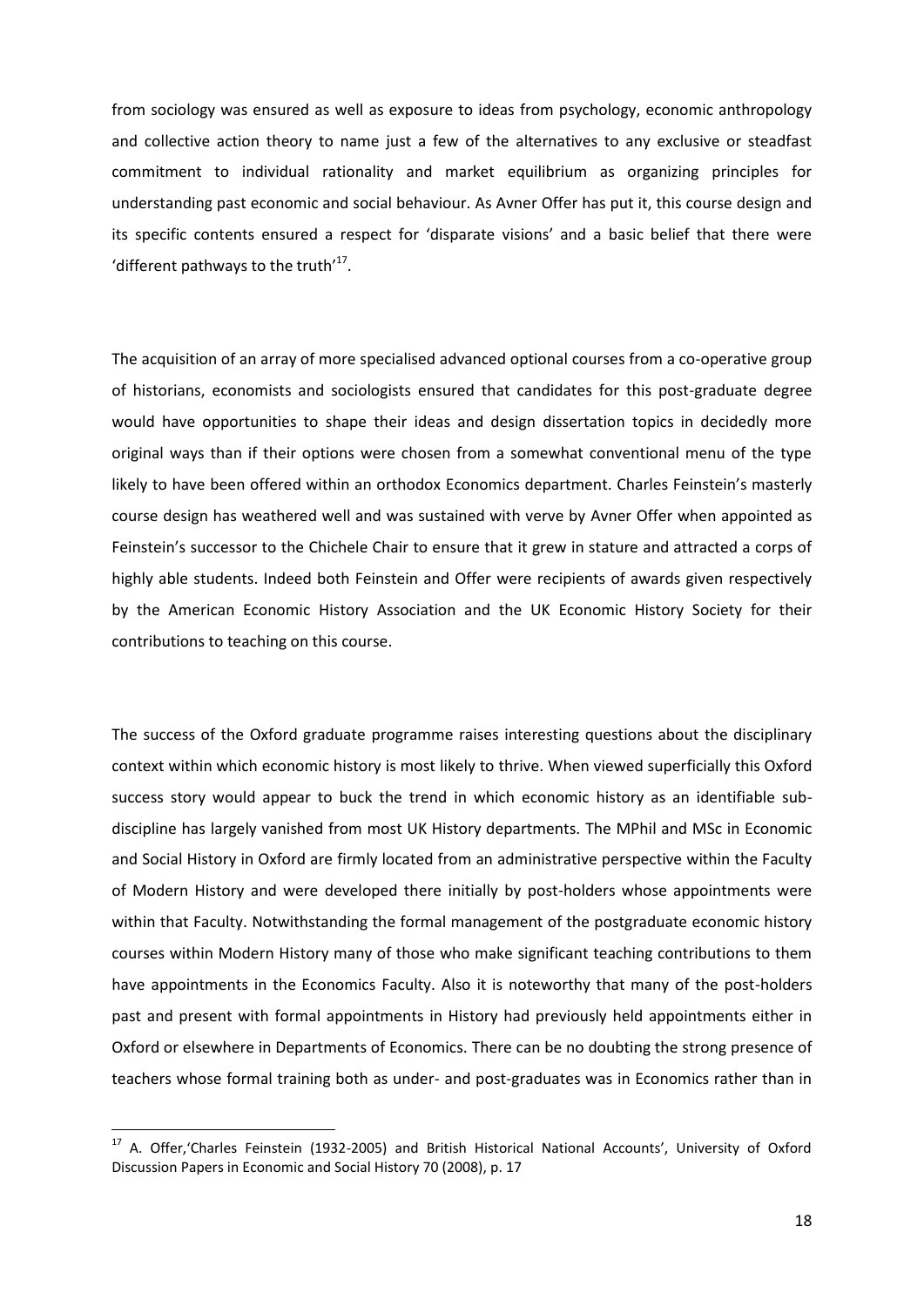History. Nonetheless following the example of Charles Feinstein these individuals have developed a remarkable rapport with Oxford-trained historians whose backgrounds revealed no such links, since unlike the Cambridge History Tripos, there is no compulsory economic history element in the History honours course taught within the Modern History School.<sup>18</sup> That distinctive feature in Cambridge History, however, has not provided a catalyst for strong collaborative teaching involving economic historians in the History and Economics Faculties and other departments within the Cambridge School of Humanities and Social Sciences. So how has this come to be such a distinctive feature of inter-faculty relationships in Oxford?

As noted above part of the answer to this question must concern the key role played by certain individuals. However their capacity to generate cooperation on the scale achieved owes much to some aspects of the culture of learning and the surprising absence of institutional obstacles to interdisciplinary relations that prevail in Oxford. I can relate my own experience as a post-holder in the Oxford History Faculty while also a fellow of All Souls from 1983 to 1994.

I came in 1983 to what was then termed a 'new blood' lecturership in Historical Demography to offer teaching in a subject that then had a limited presence in the Modern History School. While I never taught a paper in the undergraduate course during my eleven years that was devoted exclusively to demographic history I quickly became involved in making substantial contributions in the Final Honours School curriculum by offering lecture series with economic-demographic emphases on the Final Honour School papers on Seventeenth Century Society and the Special Subject ' A late Medieval Economy' through collaborations with extremely supportive History Faculty colleagues such as Paul Slack and Barbara Harvey. It was fortuitous that soon after my arrival a substantial long overdue revision to the Modern History School was spearheaded by Robin Briggs of All Souls who had also been instrumental in persuading the History Faculty to bid for my new blood lectureship which enabled me to introduce an entirely new optional course on Quantification in History to the first-year Preliminary course that offered a further outlet for teaching using source materials that lay along the interface between economic and demographic history. At the same time

 $\overline{a}$ 

<sup>&</sup>lt;sup>18</sup> The existence of the joint school of History and Economics does distinguish Oxford from Cambridge and does make for formal collaborations across the two faculties, although the small numbers of those going on from this course to do post-graduate work means that this is can never be a major source for post-graduate recruitment in Oxford when contrasts are drawn with Cambridge. It has nonetheless been the starting point for the careers of some exceptionally fine economic and social historians some of whom have done the Oxford course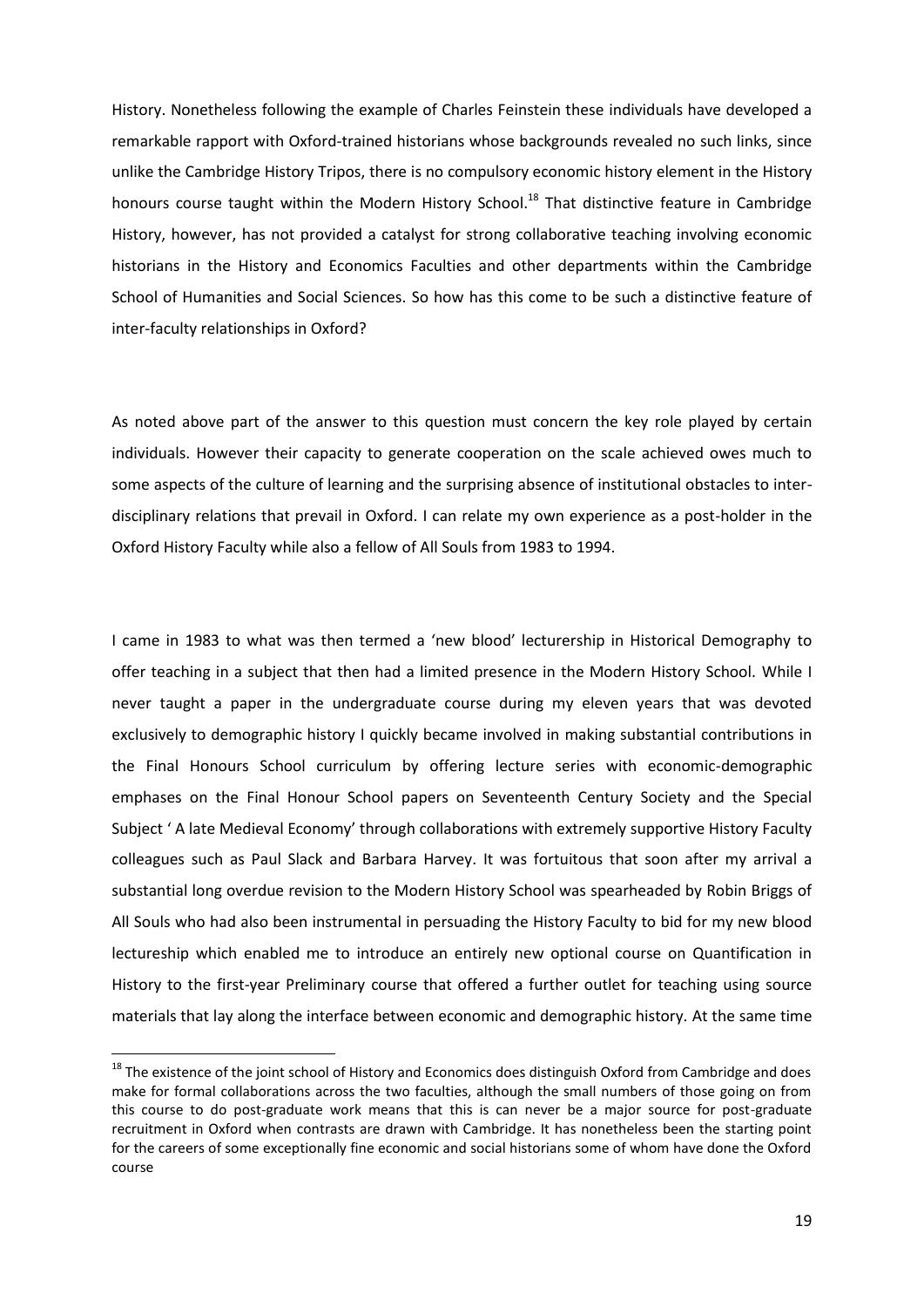History placed no obstacles in my path when I taught a demography component with the Human Sciences degree and with David Coleman set up a new PPE paper ;'Comparative Demographic Systems;' which I believe still exists. Simultaneously there was much encouragement from colleagues such as John Goldthorpe, then doyen of Nuffield sociologists, who was interested in many of the methods used by historical demographers in their exploitation of individual-level census data and A.H. (Chelly) Halsey who was encouraging in the work that I was then doing on Ageing and its relation to welfare provision to such an extent that it seemed only natural for me to be an active participant in Sociology seminars in Nuffield. Within a relatively short period of time I found myself supervising graduate students for Social Studies, Social Anthropology and History. While links with Economics were more limited I did become involved as a result of my interests in medieval English peasant demography and household economies in co-organising a seminar on peasant society and economy with development economists who gravitated towards Queen Elizabeth House, then directed by Robert Cassen, who had recently co-authored a major study in the demography of India. It was also for me extremely stimulating to have Amartya Sen as a colleague at All Souls College whose seminal work on famines was then proving of great interest to demographic historians then assessing the vulnerability of pre-industrial societies to subsistence crises and he was especially interested in engaging with this empirical research by historical demographers that was taking his famine theory very seriously as they reflected critically on some of the oversimplified assumptions in some aspects of Malthusian thinking. I make no apology for this digression into my personal experiences in Oxford during the 1980s since my engagement as a historical social scientist in that setting stood in marked contrast to the situation I had left in Cambridge where I had been a member of the Cambridge Group for the History of Population and Social Structure whose existence was underwritten by the then Social Science Research Council but had very limited, some would say fraught, relations with the History Faculty and perhaps of equal significance with what was admittedly a far weaker, less prestigious and somewhat anarchic social science community that lacked the intellectual standing that flowed in Oxford from the presence of PPE and the centre of excellence that Nuffield College provided.

In 1989 Charles Feinstein took up the Chichele Chair of Economic History at All Souls and thereby became my colleague. His arrival coincided with my appointment in 1989 as Director of the Wellcome Unit for the History of Medicine which had under Charles Webster's leadership acquired a considerable reputation for developing an approach distinguished by being a genuine social history of medicine as opposed to a history of ideas and I was then co-editing a newly founded journal that was promoting the publication of research with that orientation.. It was an easy task to collaborate

20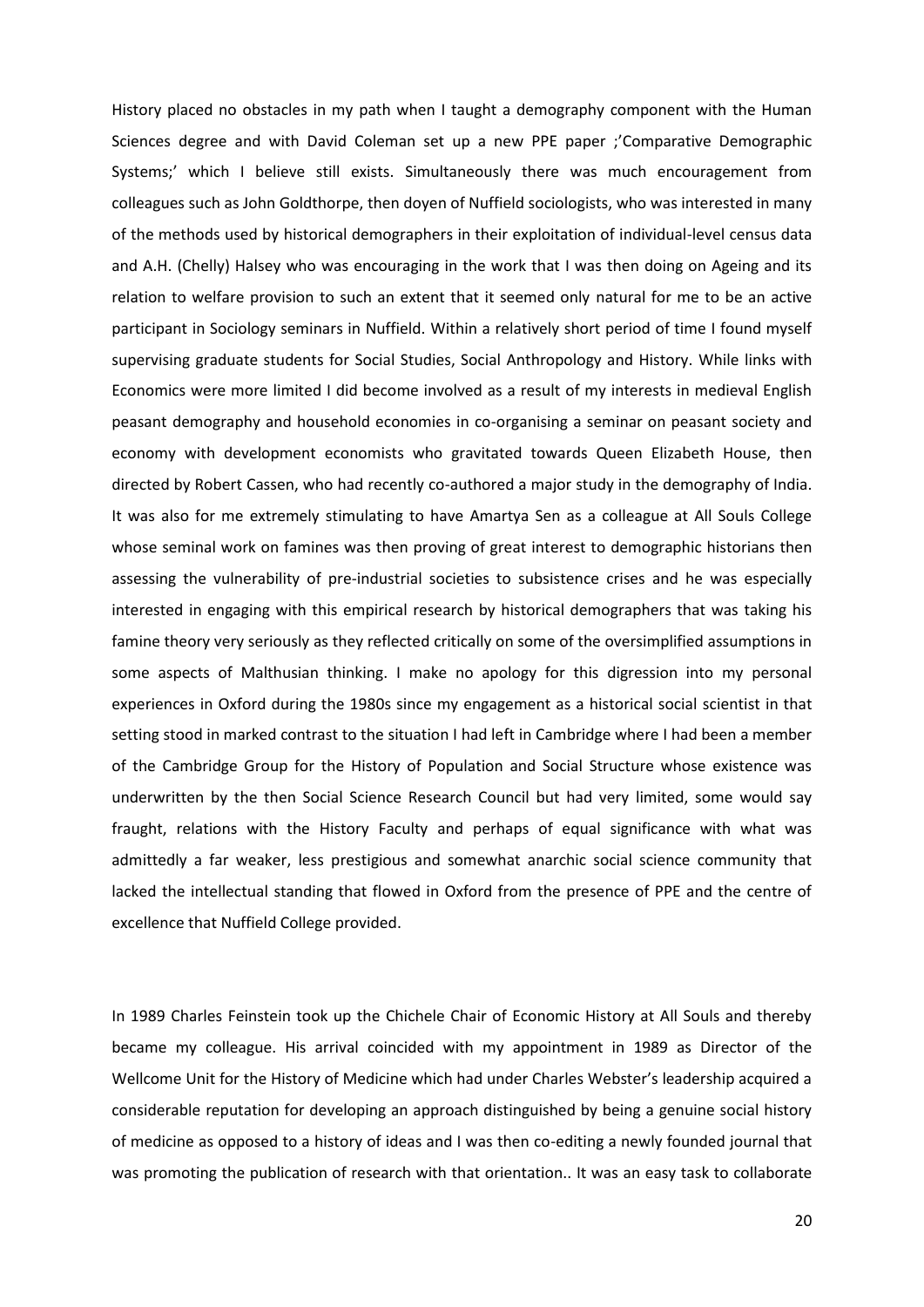with Charles Feinstein in designing a Master's programme in which there would be alongside economic history, various forms of social history including demography and the social history of medicine with a heavy emphasis on the history of heath and disease. Charles Feinstein somehow managed to persuade the university authorities that those taking this one-year course should be rewarded with a MSc degree to distinguish it from the highly ambiguous Oxford MA and the twoyear MPhil. The course was also designed to provide an appropriate research training core that would satisfy ESRC that it had the appropriate social scientific credentials for positioning students to undertake research in those areas and hence worthy of studentships from that funding body. I remain convinced that his personal skills in fostering the cooperation of so many colleagues from both within the History Faculty and of equal importance outside it, especially among the economists, were perfectly designed to secure the positive participation of so many from diverse corners of the social sciences in Oxford that had made the late 1980s for me such a rewarding experience.

All Souls College was immensely supportive too and vitally important since the college had managed to persuade the university authorities to allow me to retain my fellowship there although I had changed my university post. All Souls had just elected Tony Wrigley into a senior research fellowship and John Landers came into the Historical Demography post I had recently vacated and very soon Paul David joined the group as a senior research fellow. The landscape had been transformed and the core Tuesday evening seminar in the Wharton Room of All Souls College with a substantially swollen group of able graduate students came to possess a vitality that it had not previously displayed, providing outlets for an array of historically inclined social scientists which certainly contained a substantial number of individuals who appointment were in Economics but also many who were not. This heterogeneity of backgrounds gave the discussions a diversity that was both infectious and conducive to genuine originality of thought. This quality has been retained along with many other Oxford settings for the presentation of research by the staff and students involved in this course. All Souls managed to strengthen its commitment to this subject area still further with the appointments of Jane Humphries and Deborah Oxley so that within the wider Oxbridge environment no other college could be viewed as hosting such a powerful and highly successful community of leading economic and social historians with a remarkable diversity of approaches. The All Souls visiting fellowship programme regularly injected distinguished new faces into the seminarattending community to the great benefit of the post-graduate community.<sup>19</sup>

<sup>&</sup>lt;sup>19</sup> To add further icing to the cake the appointments of Bob Allen and Knick Harley, both in Economics, made further additions to the growing centre of excellence.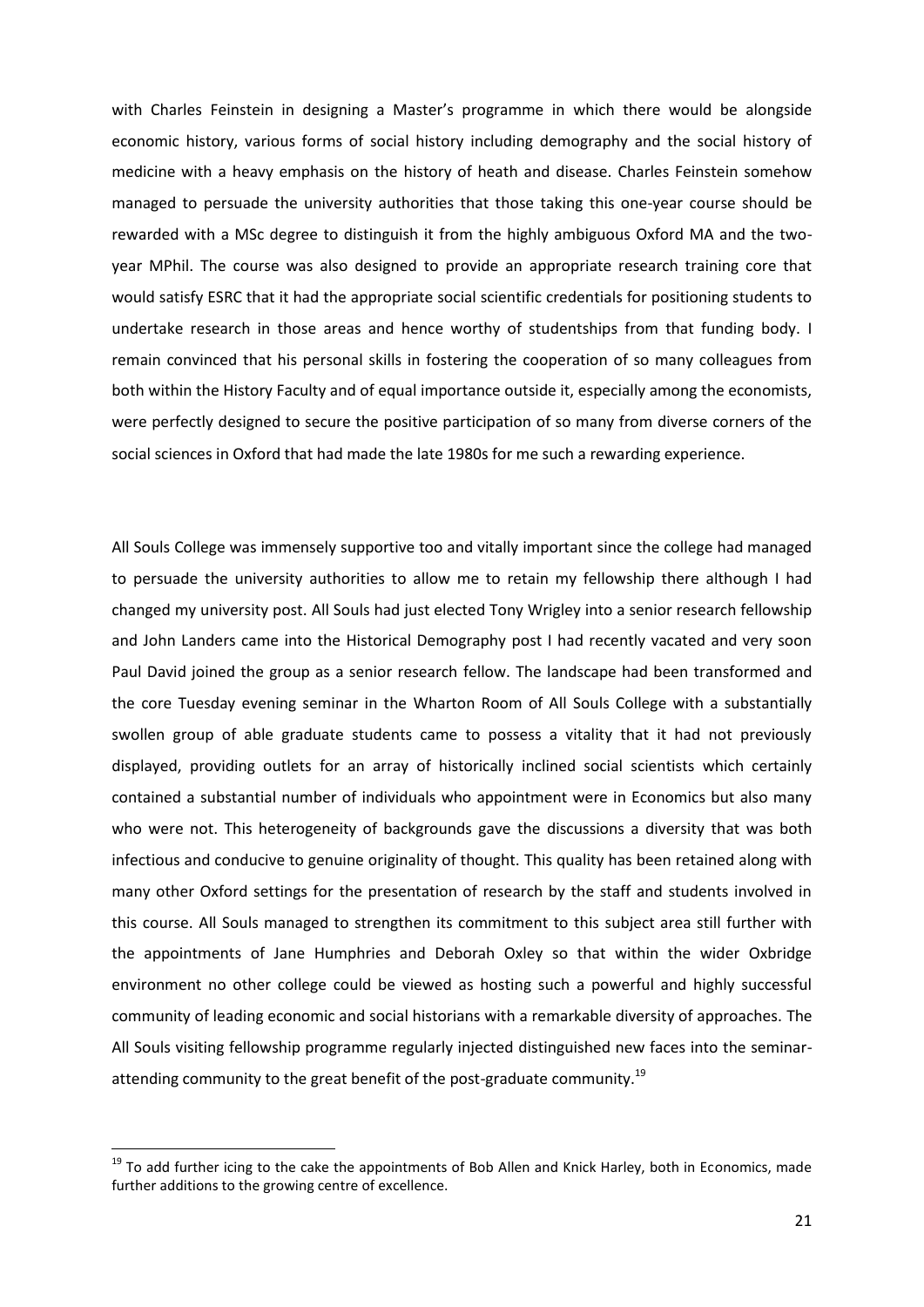That success is reflected in many ways. No other UK institution has generated so many winners of the Gerschenkron Prize from its doctoral candidates and the one Cambridge-based winner of that prestigious award had done her apprenticeship as a master's student on the Oxford course prior to her move to the Fens. In Cambridge the majority of recent appointments to lectureships in economic and social history have been awarded to scholars who did there apprenticeship on the Master's course in Oxford. Observing these developments from Cambridge it appears that the more generalised although conceptually demanding intellectual environment within which economic history has come to be practiced in Oxford provides the secret of its evident success. I remain convinced that this high standing will be preserved in future providing that the subject continues to be pursued with a profound respect for both this intellectual diversity and in particular a willingness to create robust and novel data tests (in a style that characterized so much of Charles Feinstein's own contribution to the discipline) that are generated and tested with care often over the long term rather than the undertaking of more speculative and theoretical research that produces quick although inherently unstable results.<sup>20</sup> I suspect that the unique fusion of economic history in Oxford that brings the discipline together with History and the broadest possible social science community is the best guarantor of future success.

<sup>20</sup> A list of studies that exemplify such approaches would certainly include: Hans-Joachim Voth, *Time and Work in England 1750-1830* (Oxford, 2000) using an ingeniously constructed data from criminal court records to reconstruct patterns of labour and leisure during the Industrial Revolution, Jane Humphries who employs many hundreds of working class autobiographies in *Childhood and child labour in the British Industrial Revolution* (Cambridge 2010)*,* Sheilagh Ogilvie who painstakingly exploits a mass of church records to quantify the character of female employment in *A Bitter Living: Women, markets and Social Capital in Early Modern Germany* (2003) and Leigh Shaw-Taylor (another product from early years of the Oxford Master's course) who with Tony Wrigley is undertaking a massive project collating information on occupation of individuals (now exceeding 1million in number) whose vital events are recorded in English parish registers thereby fundamentally revising our chronology of secondary employment growth in the early modern English economy. These constitute fine examples of the kind of research to which this comment is addressed.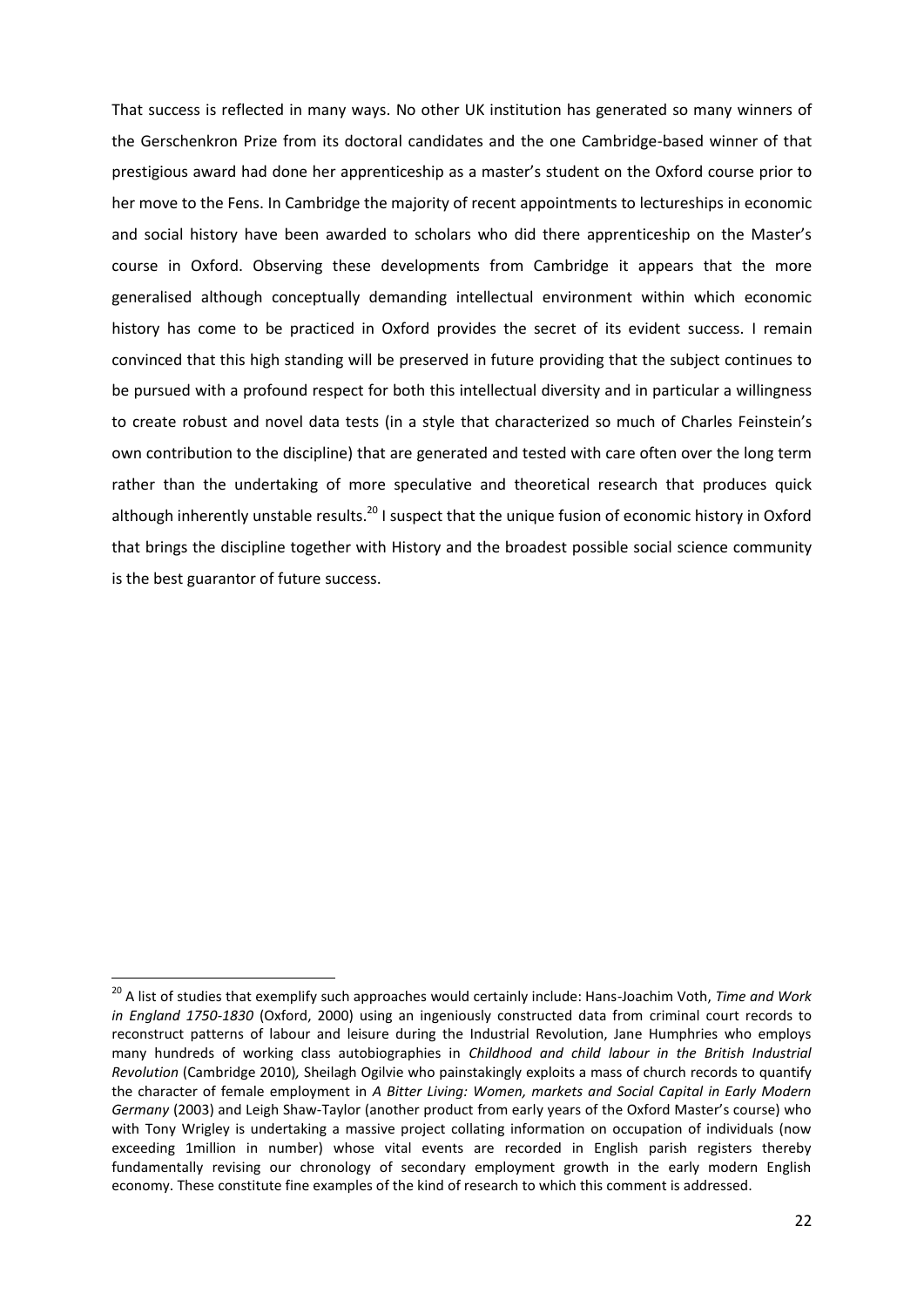## **Hans-Joachim Voth**

#### ICREA Research Professor, Universitat Pompeu Fabra

#### 1. Why did you decide to study economic history at Oxford?

I drifted into it – I came to Oxford in 1991 as a visiting student from Freiburg, where I had studied economics and history. I didn't really know the "Anglo-Saxon" model of economic history, and only came across it for the first time in a review course taught by Charles Feinstein in the fall of that year (where I also met my friend and co-author Tim Leunig).

2. Did Oxford provide you with opportunities that you would not have found elsewhere? I discovered the field I love; if this would have happened elsewhere is anyone's guess.

3. Who were your primary influences while at Oxford?

There were many – Charles Feinstein, James Foreman-Peck, Avner Offer, Richard Smith, Paul David, Anne Kussmaul, Tony Wrigley. And I had an excellent peer group – Tim Leunig, Liam Brunt, Ed Butchard, to name a few.

4. -Did you have much contact with the historians while at Oxford?

I went to many lectures and classes that took my fancy – who would want to miss John Elliott on Imperial Spain?

5. What was the most significant academic work that came out of Oxford while you were there?

I think Charles Feinstein's revisions of the standard of living qualifies as the most important contribution; it was well underway when I was there.

6. What changes did you notice in Oxford while you were there (or since you left)? I was in the first cohort of the Master in Economic History. The program was a tremendous boost for the field.

7. What are your immediate academic plans?

I am finishing an ERC project on asset prices and savings behaviour. I have also started to work on how cultures evolve; in particular, I am thinking about the question if cultural change can be engineered, and if so, how. To that end, I am looking at the long-term effects of denazification in Germany.

8. What advice would you give to the current economic history students at Oxford?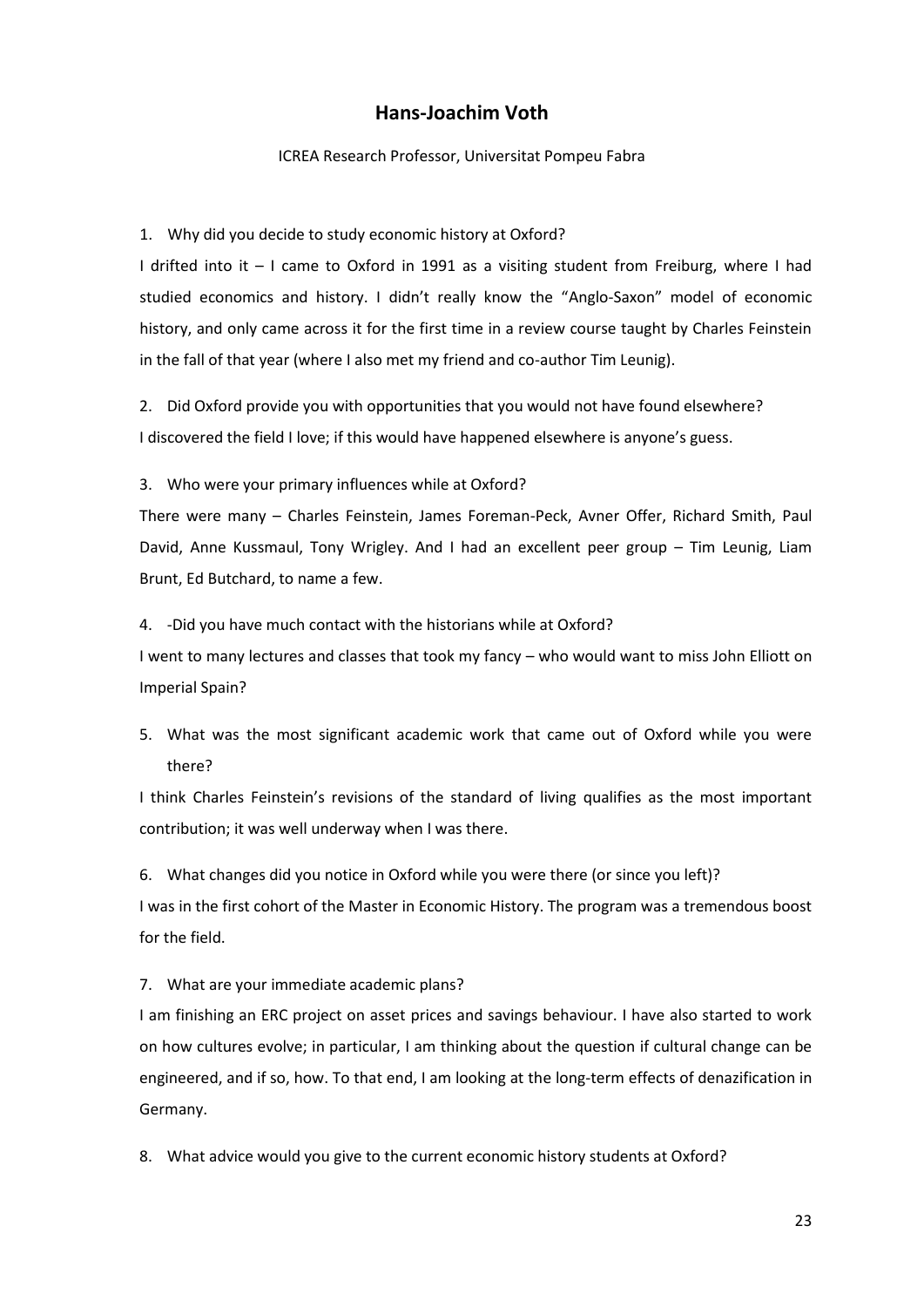I would urge them to look for close ties with economics. The field sometimes has an insular tendency, trying to play its own form of minor league baseball. It is much too important for that; done right, the economics profession likes what we do, it is the intellectually valid strategy, and the grass is much, much greener.

#### 9. What about the future of economic history?

Economic history is "back" in the sense that a lot of people think the past matters and they write a lot of papers. As Nick Crafts says: Economic history has had a "good crisis". The bad news is that many of the papers using historical data are not written by economic historians – we have had a declining market share in an expanding market. That needs to be addressed; outstanding graduate training – as in Oxford – is helping with that.

10. Where will its home be? Pessimists argue that economic history is increasingly becoming isolated between increasingly intolerant economics departments and history faculties where the 'cultural revolution' has turned empiricism into a dirty word.

Good work will always find a home, and the linguistic turn in history departments  $-$  in my view  $$ has peaked and is now receding. Economics departments can be hostile, but this will only change if economic history produces outstanding scholars who can speak to mainstream economists with confidence and passion, generating enthusiasm for what we do  $-$  in the way that, say, economic historians like Joel Mokyr, Nathan Nunn, and Dora Costa do (and perhaps, if I can be forgiven a moment of fatherly pride – my students Nico Voigtländer, UCLA and Peter Koudijs, Stanford GSB).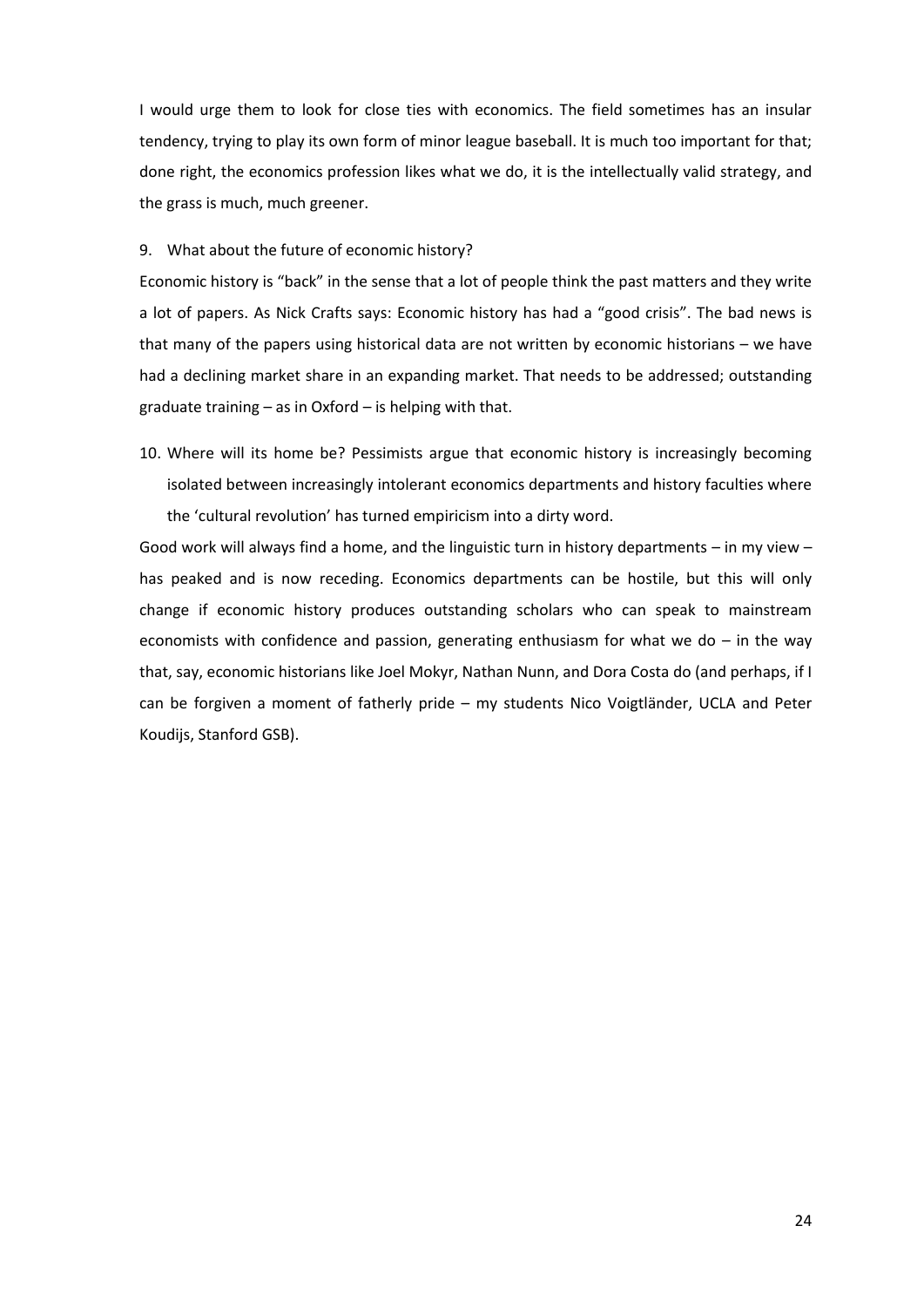# **University of Oxford Discussion Papers in Economic and Social History: Recent publications**

100 *The Centennial Issue of the Discussion Papers in Economic and Social History* (July, 2013)

101 Avner Offer, *Self-interest, Sympathy and the Invisible Hand: From Adam Smith to Market Liberalism* (August, 2012).

102 Avner Offer, *A Warrant for Pain: Caveat Emptor vs. the Duty of Care in American Medicine, c. 1970-2010* (August, 2012)

103 Avner Offer, *The Economy of Obligation: Incomplete Contracts and the Cost of the Welfare State*  (August, 2012)

104 Aled Davies, *The Evolution of British Monetarism: 1968-1979* (October, 2012)

105 Arthur Downing, *Social Capital in decline: Friendly Societies in Australia, 1850-1914* (October, 2012)

106 Kevin O'Rourke, *From Empire to Europe: Britain in the World Economy* (October, 2012)

107 James Fenske, *The Battle for Rubber in Benin* (October, 2012)

108 James Fenske, *"Rubber will not keep in this country": Failed Development in Benin 1897-1921* (October, 2012)

109 Gregg Huff and Shinobu Majima, *Financing Japan's World War II Occupation of Southeast Asia*  (October, 2012)

110 Mary Elisabeth Cox, *War, Blockades, and Hunger: Nutritional Deprivation of German Children 1914-1924* (February, 2013)

111 C. Knick Harley, *British and European Industrialization* (February 2013)

112 Simon D. Smith and Martin Forster, *'The Curse of the Caribbean'? Agency's impact on the efficiency of sugar estates in St.Vincent and the Grenadines, 1814-1829* (February 2013)

113 C. Knick Harley, *Slavery, the British Atlantic Economy and the Industrial Revolution* (April 2013)

114 Vellore Arthi and James Fenske, *Labour and Health in Colonial Nigeria* (May 2013)

115 Robert C. Allen, *The High Wage Economy and the Industrial Revolution: A Restatement* (June, 2013)

116 Avner Offer, *Narrow Banking, Real Estate, and Financial Stability in the UK, c.1870-2010* (June, 2013)